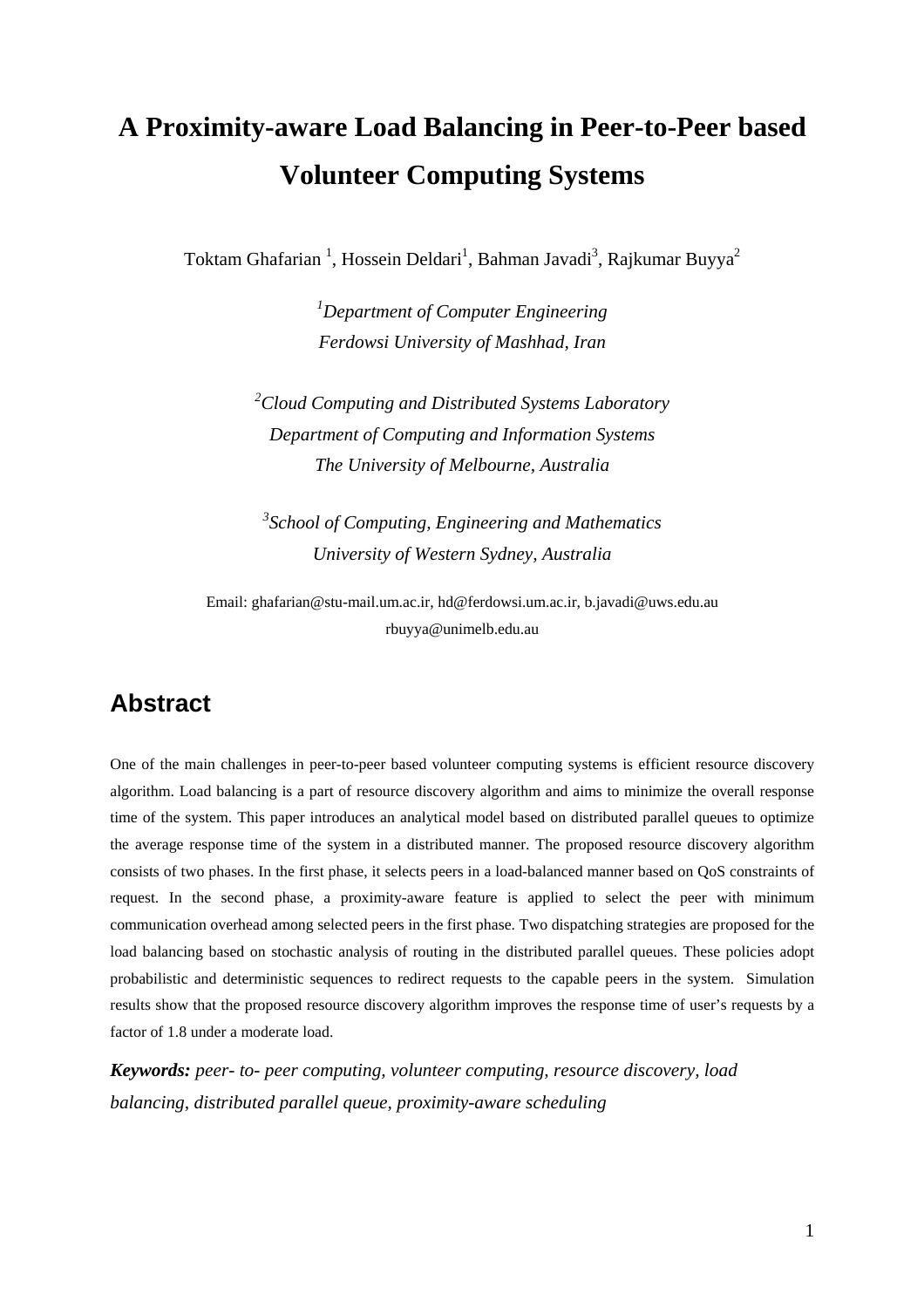# **1. Introduction**

Volunteer computing (VC) which benefits from idle cycles of desktop computers is an attractive cost-efficient platform for running scientific projects with heavy computation requirements [1-4]. Some of popular volunteer computing systems are BOINC [5], condorlike grid system [6-8], Entropia [9], XtremeWeb [10], Aneka [11], SZTAKI [12], QADPZ [13], and IPOP/WOW [14]. Peer-to-Peer (P2P) based VC systems represent a decentralized, self-organized, and scalable environment for running applications such as PastryGrid [15], BonjourGrid [16], ShareGrid [17], Condor-Flock P2P [18], and Self-Gridron [19].

 Resource discovery algorithm has a great impact on overall performance of these systems. One of the main challenges for designing an efficient resource discovery algorithm is the load balancing policy. The objective function of load balancing is minimizing the overall response time of the system.

The main contribution of this work is to propose a proximity-aware load balancing strategy in the resource discovery algorithm of P2P-based VC systems. In our previous work [20] a distributed proximity-aware architecture for resource discovery in P2P-based VC systems was proposed. This architecture is named CycloidGrid, it distributes an incoming load among peers based on communication overhead and current load of peers. In CycloidGrid, we have shown that if we consider communication overhead among peers in the resource discovery algorithm, the average response time of the system decreases. In this research we focus on minimizing average response time and decreasing the overhead of resource discovery algorithm by stochastic analysis of routing in distributed parallel queues. The proposed policies are knowledge-free (i.e. they are not dependent on current load of each peer). Thus, they do not impose any overhead on the system. Also, deadline is added to the QoS constraints of BoT requests.

The proposed resource discovery algorithm consists of two parts. In the first part, a number of peers are selected fairly by one of the dispatching policies based on stochastic analysis of routing in the distributed parallel queues. The dispatching strategies take into account QoS constraints of request such as CPU speed and RAM or disk space requirements. In the second part, the proposed resource discovery algorithm decreases the communication overhead by selecting a peer with minimum communication delay among the advertised peers in the first part. Millions of heterogeneous resources are disseminated across geographically distributed peers in the P2P-based volunteer computing systems; therefore, running a job on a node with lower communication overhead can reduce the communication delay, and increase the overall performance. In summary our paper includes the following contributions: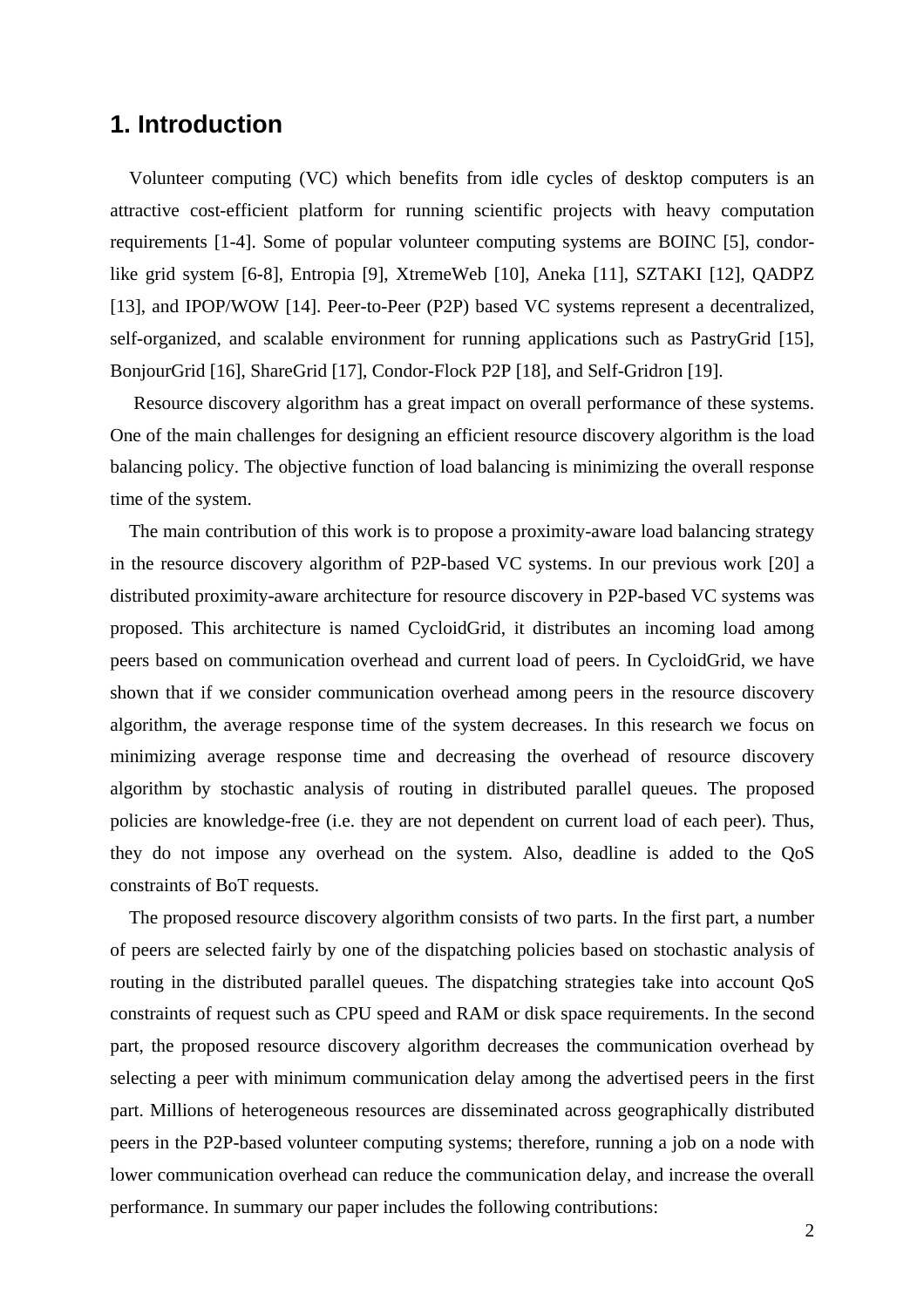- Providing an analytical queuing model for load balancing in P2P-based volunteer computing systems based on parallel non-observable queues;
- Adapting the proposed analytical model for distributed resource discovery policy;
- Proposing a probabilistic and deterministic dispatch policy for load balancing in the system to meet the QoS requirements of each request;
- Evaluating the proposed policies under realistic workload models and different number of peers to show scalability of the system.

The rest of this paper is organized as follows. Section 2 presents a literature review. Section 3 discusses CycloidGrid environment including architecture and the resource discovery policy. Section 4 presents analytical queuing model for load balancing in P2P-based VC systems. This analytical model is based on routing in parallel queues. The proximity-aware load balancing policy is presented in Section 5. This section gives a detailed overview of applying analytical model for load balancing in the system. Section 6 describes the performance evaluation of the proposed policy under a realistic workload model. Conclusion and future directions are presented in Section 7.

### **2. Related Work**

There are several research works that have investigated load balancing and QoS constraints in the resource discovery algorithm of P2P-based volunteer computing systems. These researches can be divided into two categories: the first category is the load balancing based on information gathered from the peers on the system (knowledge-based approach). The second category uses analytical model for load balancing with the knowledge-free approaches, but these works have not considered QoS constraints. In the first category, we highlight the following works:

Kim et al. [21] proposed an approach for load balancing in the resource discovery algorithm of P2P-based desktop grid systems. The resource discovery algorithm is considered as routing problem in the CAN [22] space. CPU speed, memory, and disk space are considered as QoS constraints for each request. It searches a node whose coordinate in all dimensions satisfies or exceeds QoS constraints. The matchmaking algorithm distributes jobs among capable resources evenly based on aggregated load information along each dimension of the CAN overlay network. This method neglected proximity-aware feature.

Abdullah et al. [23] suggested a dynamic and self-organizing model for resource discovery in ad hoc grids. In this work, three types of agents named customer, producer, and matchmaker were introduced. The whole identifier space is divided into zones which has a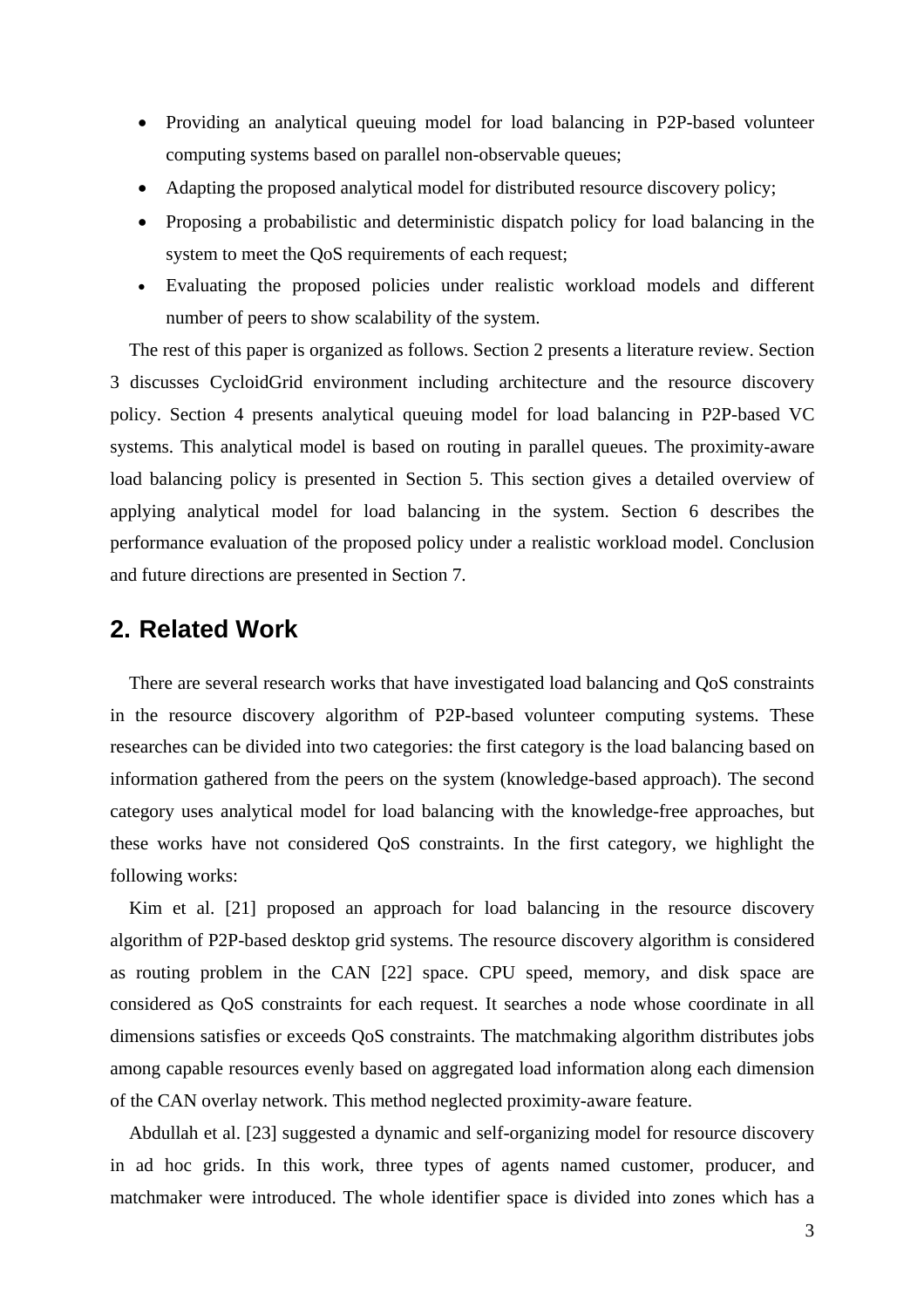dedicate matchmaker. The matchmaker uses a continuous double auction to perform resource allocation, and looks for matches among producers and consumers according to QoS requirements of the request. Required resource size, resource availability, deadline, and budget were studied as QoS constraints. The authors defined a mechanism to calculate the matchmaker workload (TCost) based on the number of request/offer messages to be processed in the ad hoc grid. TCost based on threshold is applied for dynamic segmentation and desegmentation, and balancing a load among different matchmakers. Moreover, resource discovery algorithm ignores proximity of nodes.

Mastroianni et al. [24] proposed a super-peer based resource discovery algorithm for P2Pbased volunteer computing systems. Their resource discovery algorithm consists of two phases: job-assignment and data-download phase. In the job assignment, a job manager generates a number of job's advert based on QoS constraints like characteristics of platform, and sends them to the local super-peer and some of other super-peers in the system. Workers generate a job query. Then, job query travels the network through the super peer interconnections until its time-to-live parameter decreases to zero or the job query finds a matching job's advert. In the data-download phase, the worker sends a data query, and downloads a data file from a closest data centre. In this work, load balancing is ignored.

Lazaro et al. [25] proposed a decentralized resource discovery algorithm that meets QoS constraints of request in P2P-based VC systems. The authors used KBR overlay network, and the requested number of resources are considered as QoS constraints. Three main agents (worker, client, and matchmaker) were defined in the system. A worker sends advertisements to multiple matchmakers in the system. When a client needs resources, it asks matchmaker, and matchmaker searches among advertisements in order to find possible matches. In this work only QoS requirements of request is studied, but load balancing and proximity-aware feature are neglected.

 Di et al. [26] presented a decentralized scheduling algorithm for dynamic load balancing in a self-organized desktop grid environment. A dynamic Newscast model [27] is used as unstructured P2P overlay. In this research, each peer gathers load information of its neighbors based on epidemic gossip protocol. The average load level on participating nodes is used to distinguish overloaded and under loaded nodes in the system. A node is in a load balanced state if its current load closes to average load level. If it is overloaded or under loaded, it is improved by migrating any process into it or out from it. An autonomous scheduler designed on each node performs process migration. The system decreases migration overhead by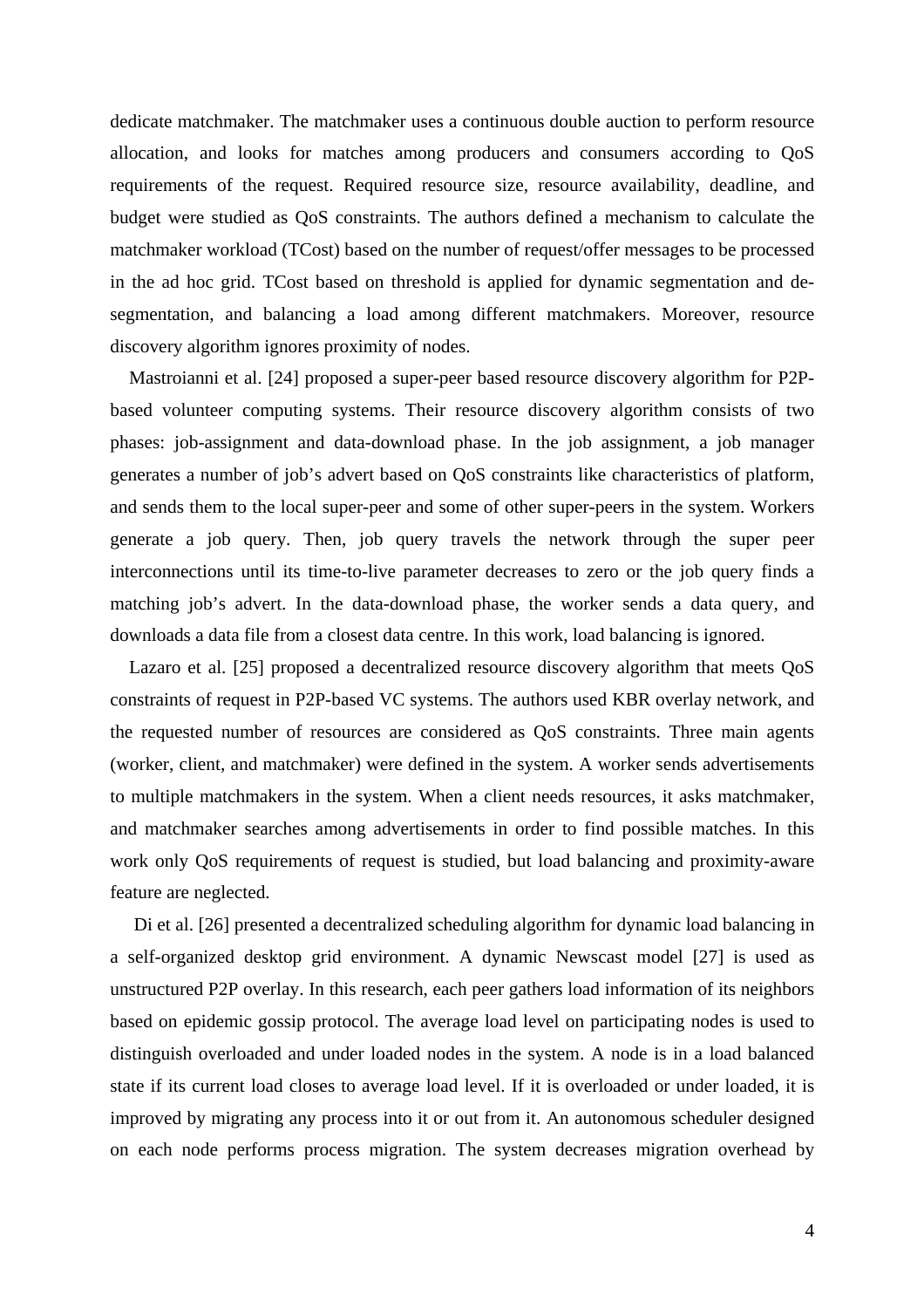considering process workload and bandwidth between two relative nodes. QoS constraints of request are ignored in their work.

In the second category there are a few research works that use knowledge-free method for load balancing in the grid systems. Some of these works are:

 Di et al. [28] improved a previous work [26] to design a conflict-minimizing load balancing algorithm, which can balance uneven workload in dynamic P2P desktop grids. In this work, each heavy loaded node selects light loaded node for task migration based on a distributed Bernoulli probabilistic model. They argued that asynchronously selecting target light node by each heavy loaded node in the competitive circumstances could be regarded as a set of Bernoulli trials. By using the decentralized Bernoulli model, decision conflict of task migration is decreased, and the efficiency of load balancing method is improved. This work is a combination of knowledge-free and knowledge-based method. Because at first any peer gathers load information of its neighbors based on epidemic gossip protocol; then, it uses Bernoulli model to improve the performance of load balancing algorithm.

Chatrapati et al. [29] considered the grid system as *n* heterogeneous computing resources connected by a communication network using *m* users. Each node is modeled as an M/M/1 queuing system, and all jobs are supposed to have the same size .The communication overhead between two nodes is considered independent of the nodes ,and computed by total traffic through the network. They used a competitive equilibrium solution for load balancing in computational grids. The competitive equilibrium problem of load balancing finds equilibrium prices for the computing resources; then, it specifies allocation of user jobs to the nodes at these prices such that each user optimizes objective function against budget constraints. In this work authors proposed a load balancing strategy based on knowledge-free method but in a centralized manner. Also, the resource discovery algorithm ignores QoS constraints of each job in the system.

Table 1 presents a comparison among these studies and the proposed load balancing policy in this paper, in terms of platform, QoS constraints, load balancing, and proximity-aware feature.

# **3. CycloidGrid Environment**

In this section, a brief overview of CycloidGrid architecture and resource discovery policy is provided. Interested readers can refer to [20] for more detail about CycloidGrid.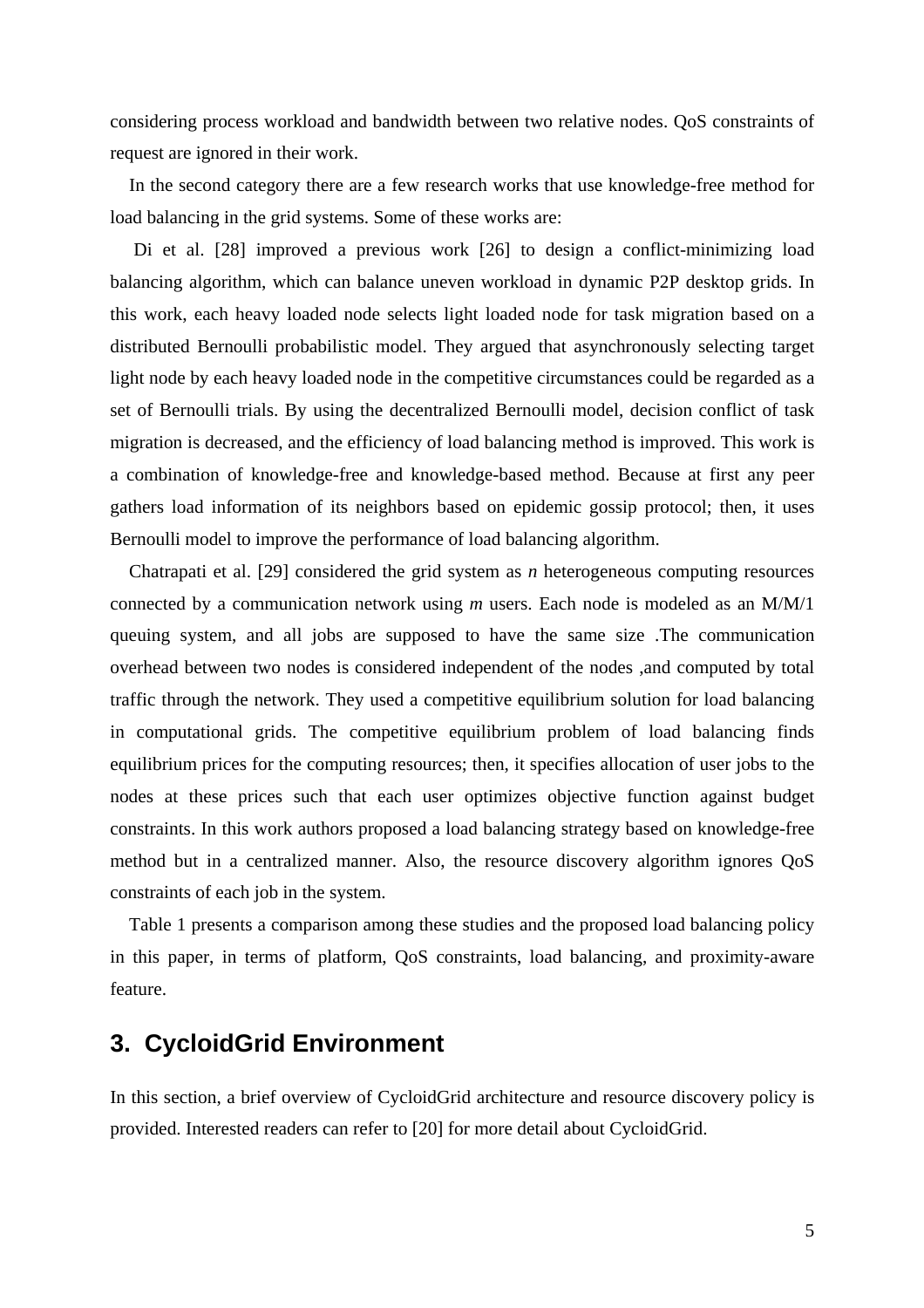| <b>Studies</b>       | <b>Platform</b>    | <b>QoS</b> constraints  | <b>Load balancing</b> | <b>Proximity-aware</b> |
|----------------------|--------------------|-------------------------|-----------------------|------------------------|
|                      |                    |                         | policy                | feature                |
| Kim et al. [21]      | CAN overlay        | CPU speed, Memory,      | Knowledge-based       | N <sub>o</sub>         |
|                      | network            | and disk space          |                       |                        |
| Abdullah et al. [23] | Ad hoc grid        | Required resource size, | Knowledge-based       | N <sub>o</sub>         |
|                      |                    | resource availability,  |                       |                        |
|                      |                    | deadline, and budget    |                       |                        |
| Mastroianni et al.   | Super-peer         | characteristics of      | N <sub>o</sub>        | Relatively, just       |
| $[24]$               | overlay network    | platform                |                       | for downloading        |
|                      |                    |                         |                       | data file              |
| Lazaro et al. [25]   | <b>KBR</b> overlay | requested number of     | N <sub>o</sub>        | N <sub>o</sub>         |
|                      | network            | resources               |                       |                        |
| Di et al. [26]       | Unstructured       | N <sub>o</sub>          | Knowledge-based       | Relatively, just       |
|                      | P2P overlay        |                         |                       | for load migration     |
|                      | network based      |                         |                       |                        |
|                      | on Newscast        |                         |                       |                        |
|                      | model              |                         |                       |                        |
| Di et al. [28]       | Unstructured       | N <sub>o</sub>          | Combination of        | N <sub>o</sub>         |
|                      | P2P overlay        |                         | knowledge-based and   |                        |
|                      | network based      |                         | knowledge-free        |                        |
|                      | on Newscast        |                         | method.               |                        |
|                      | model              |                         |                       |                        |
| Chatrapati et al.    | Centralized        | N <sub>o</sub>          | Knowledge-free        | N <sub>o</sub>         |
| $[29]$               | system             |                         | based on M/M/1        |                        |
|                      |                    |                         | queuing system        |                        |
| The proposed load    | Cycloid            | CPU speed, memory/      | Knowledge-free        | Yes                    |
| balancing policy     |                    | Disk space, and         | based on GI/GI/1      |                        |
|                      |                    | deadline                | queuing system        |                        |

Table 1: comparison among previous studies and proposed load balancing policy

### **3.1 Resource and application models**

Any volunteer resource in VC systems (e.g. desktop, laptop, tablet computers, smart phones, and servers) can be assumed as a resource in CycloidGrid [42]. These resources are heterogeneous, and have intermittent or permanent Internet connectivity [41]. Resource and peer are used interchangeably in this paper. Each job is considered to be a Bag of Tasks (BoT) application containing some of independent parallel tasks, which will be run on a single resource. Because some of resources in VC systems have less connectivity [41] (e.g. wireless connection); thus, many tasks are assigned at once to keep the resource busy until the next connection.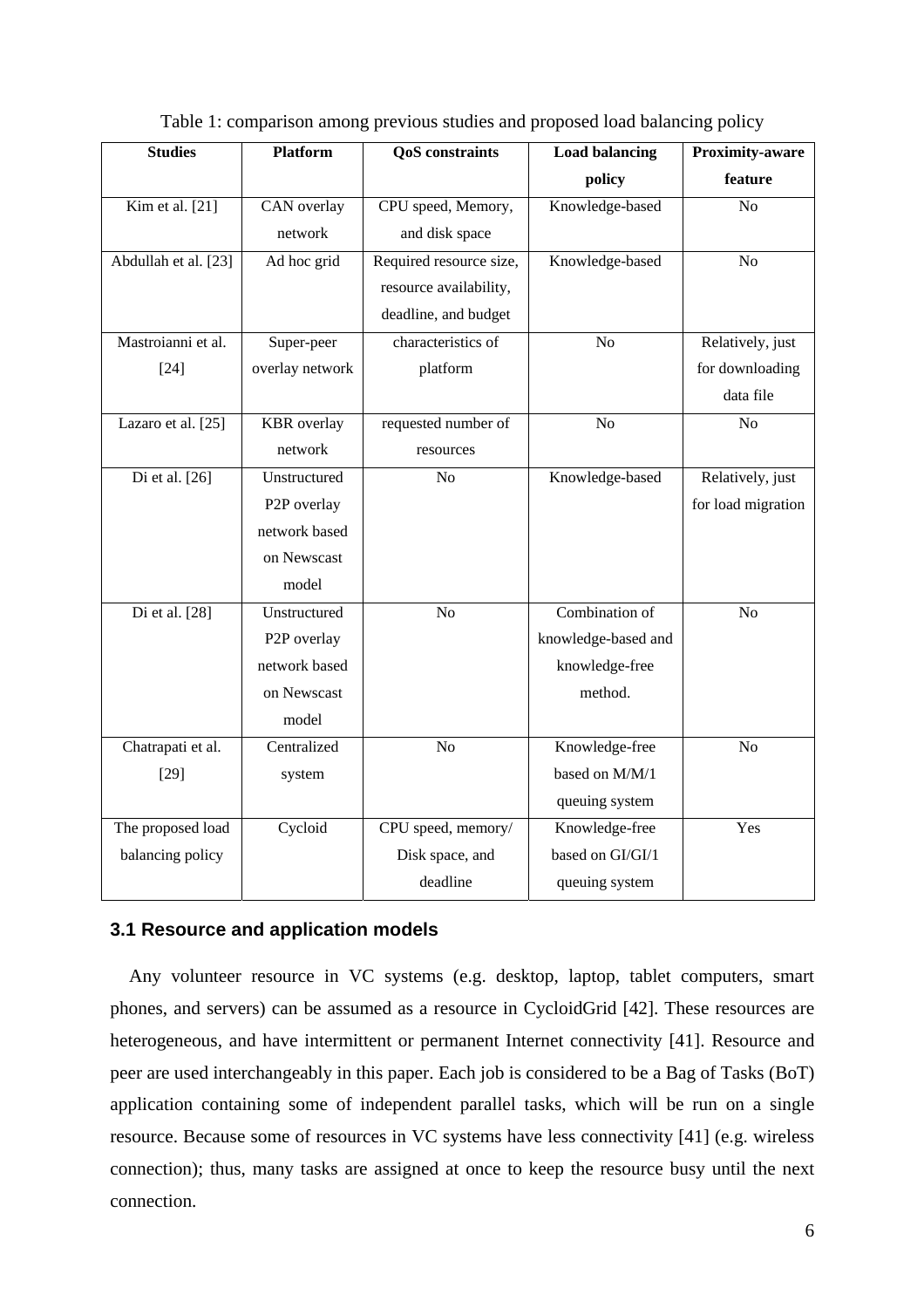### **3.2 Architecture**

CycloidGrid is a proximity-aware resource discovery architecture in P2P-based volunteer computing systems. It uses Cycloid [30] as a P2P overlay network. Cycloid is a constantdegree structured P2P overlay with  $n = l \cdot 2^l$  nodes where *l* is a dimension. All nodes are classified into some clusters. Each node is identified with a pair of indices  $(k, a_{l-1}a_{l-2}...a_0)$ where  $a_{l-1}a_{l-2}...a_0$  is a cubical index identifying its position among  $2^l$  existing clusters. Whereas, *k* is a cyclic index that identifies its position among *l* nodes in its cluster.

Three types of nodes are defined in CycloidGrid. These nodes are called *reporting* node, *host* node, and *client* node. The reporting nodes are responsible for keeping resource attribute values of peers in the system. These attributes include model, operating system, CPU speed, RAM, and available hard disk. Host node can find suitable resource to run a job, when it receives a lookup request, and it can run its associated jobs. The client node sends a lookup request for running a job. It keeps executable code of the job, input and generated output files.

Decision tree (DT) is applied to classify resources based on resource attributes into some clusters, as it is shown in Figure1. Four attribute values are selected in each level of DT. Consequently, the number of clusters in DT is  $4^5 = 1024$  clusters.



Figure 1. Decision tree for classification of resources based on their attributes.

Each cluster of DT keeps the attribute values of subset of resources with identical operating system and processor model, and close CPU speed, RAM, and hard disk size. These clusters assign to the first 1024 clusters of CycloidGrid, and they are called reporting clusters. The remaining clusters of CycloidGrid are called host clusters. Consequently, we have two types of cluster in CycloidGrid: *reporting* clusters and *host* clusters. Reporting clusters keep reporting nodes, and host clusters contain host/client nodes. Each reporting cluster contains three reporting nodes with similar resource attribute values. One of these reporting nodes is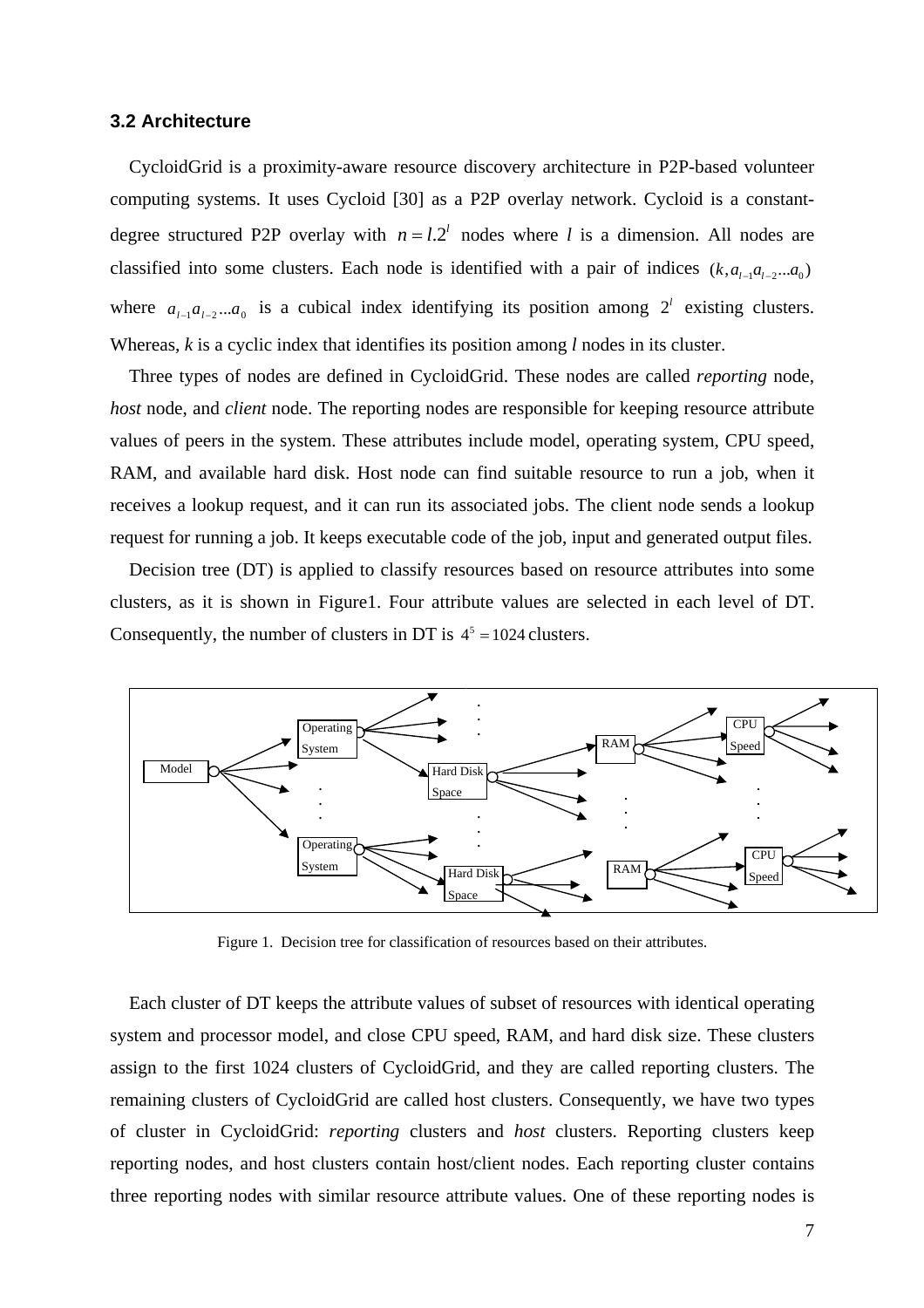called primary reporting node that has the largest cyclic index in the corresponding cluster, and the other ones are called replica reporting node. Replica nodes have snapshot of resource information of primary node.

### **3.3 Resource Discovery Policy**

Each request (job) is served within a single peer in CycloidGrid. It has the following characteristics:

- Number of independent tasks
- Estimation of each task duration
- QoS constraints in terms of minimum CPU speed, minimum RAM or disk space requirement, and deadline.

Figure 2 illustrates a scenario in which a resource is selected for running a request. At first, client node sends a lookup request for its job to the randomly active host node in the system (step 1). The selected host node is called an *injection* node. The injection node acts as a scheduler for this request. This node has two queues such that one queue belongs to the lookup request, and another one belongs to the jobs that should be executed on this node. Each injection node uses decision tree to find reporting clusters can be useful to search according to the QoS constraints of this request. As it was mentioned earlier, every reporting cluster has one primary and two replica nodes with the same resource attribute values. In this phase, injection node selects a reporting node with minimum communication overhead among these three reporting nodes in each selected reporting cluster (step 2). Communication overhead in this research is computed by a network model based on queuing theory discussed in Section 6.

Each reporting node searches among its resource attribute values to find a resource that satisfies QoS constraints. (step 3). It uses a load balancing policy that is explained in two following sections. Finally, the reporting node selects a resource among its resources, and sends the address of the selected resource to the injection node (step 4). The injection node receives some resource offers for running its request from multiple reporting nodes. If the request does not have the deadline, the injection node will select a resource with minimum communication overhead to itself and the client node of this request. Whereas, if the request has deadline, the injection node will select a resource with higher priority to maximum CPU speed and lower priority to minimum communication delay. In order to optimize these two parameters, at first a resource with maximum CPU speed is selected; then, a resource with minimum communication delay is selected. If the selected resource in these two stages is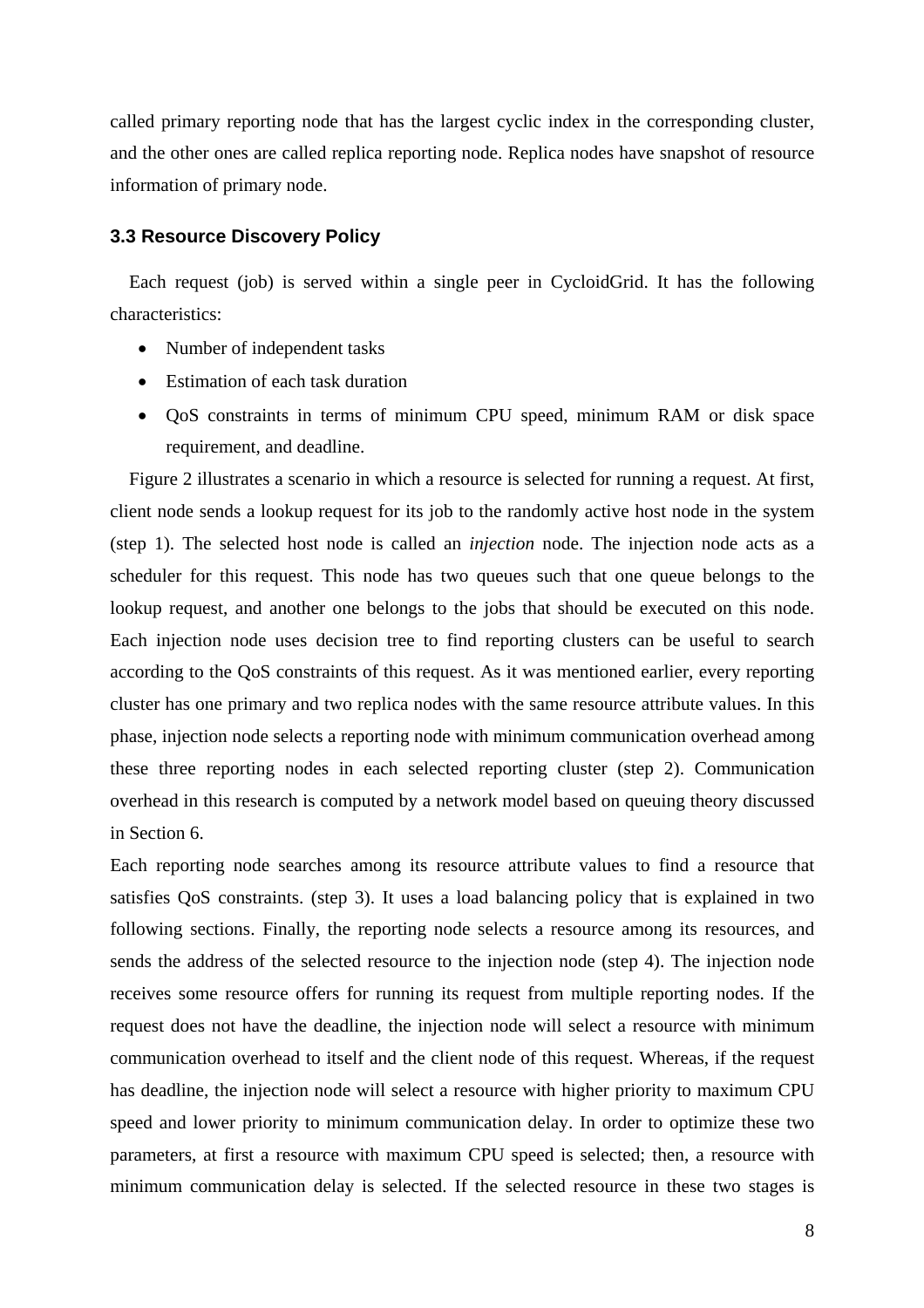identical, this resource will be selected. Otherwise, the resource with next minimum communication delay is selected until half of resources are chosen. If half of resources are selected, and they are not identical with the resource having maximum CPU speed; then, the resource with next maximum CPU speed is selected. This process continues until these two resources are overlapped. The selected resource is called *run* node (step 5). The injection node sends a job profile to the run node (step 6). Finally, the run node puts this request in its queue, downloads the source code and input files of this request, and returns generated output files (step 7).



Figure 2. Resource discovery policy in CycloidGrid environment.

# **4. Analytical Queuing Model**

As we discussed in Section 3.3, each request is received by an injection node; then, it is redirected to subset of reporting nodes. Because each reporting node contains subset of resource attribute values, and it advertises suitable resource to run a request; therefore, the load balancing policy is considered in the reporting nodes of the system. The analytical model discussed in this section is applied in each reporting node to balance a load among its resource pool. The resource pool of each reporting node is divided into *logical clusters*. Each logical cluster contains subset of resources with close CPU speed. Thus, each reporting node is assumed to have a number of logical clusters. The objective function is to find the optimal arrival rate of incoming requests to each logical cluster a way that incoming requests are distributed evenly among the logical clusters in each reporting node. This section is followed by our proposed load balancing policy built upon the analytical model provided in this section.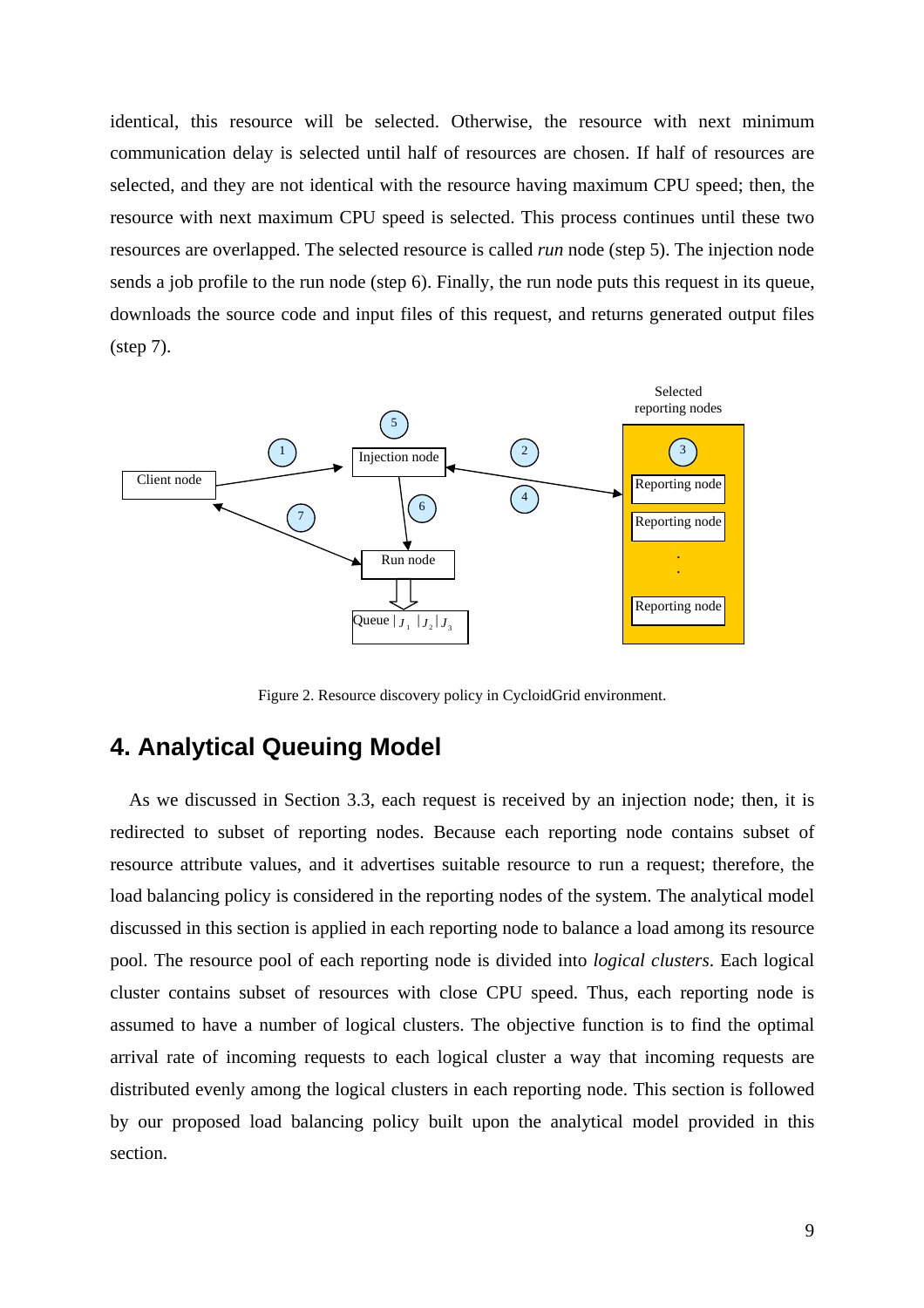The analytical model is based on routing in parallel queues. The queuing model that represents the whole system is shown in Figure 3. In this model, it is assumed that the requests arrive into the system from all of client nodes with arrival rate  $\lambda$  and variance  $\sigma_i^2$ . These requests are sent to the injection nodes; then, they are redirected to a subset of reporting nodes. These reporting nodes are selected by a decision tree based on QoS requirements. Therefore, each reporting node receives a subset of arrival requests in the system. This subset is estimated according to the following formula in each reporting node.

$$
\hat{P}_i = \begin{cases}\n\frac{R_i}{\overline{R}} * \alpha & R_i < \overline{R} \\
\frac{R_i}{\overline{R}} * \alpha & R_i \ge \overline{R} \\
\frac{R_i}{\overline{R}_m} * \alpha & R_i \ge \overline{R}\n\end{cases} \quad \text{(1)}
$$

where  $\hat{P}_i$  is a routing probability of incoming requests to reporting node *i*.  $R_i$  is the number of resources in reporting node *i*, and  $R$ ,  $R_m$  are average and maximum number of resources among all reporting nodes, respectively.  $\alpha$  is a calibration factor between 0 and 1. For the sake of clarity, Table 2 gives the list of symbols that is used in this paper with their definitions.

Based on Figure 3, reporting node *i* receives incoming requests with arrival rate  $\hat{\lambda}_i = \hat{P}_i \lambda$ , and its variance can be computed by Wald's equation [32] as follows:

$$
\sigma_{I_i}^2 = \frac{\sigma_i^2 \hat{P}_i + (\lambda)^{-2} (1 - \hat{P}_i)}{(\hat{P}_i)^2}
$$
(2)

By having arrival rate and variance of incoming requests to each reporting node, we aim to find the optimal arrival rate of these requests to each logical cluster in order to balance the requests in the system. In this analytical model, each logical cluster (LC) can be considered as a server with the given service rate. Therefore, by assuming a logical cluster as a single queue, and the reporting node as a router that redirect incoming requests to the logical clusters, the problem can be considered as a routing in the distributed parallel queues [33, 34]. Each reporting node acts as router in front of a number of logical clusters as heterogeneous multiserver parallel queues. The objective function in each reporting node can be expressed as follows:

$$
\min \hat{\lambda}_i \hat{T}_i = \min \sum_{j=1}^{N_i} \tilde{\lambda}_j E(\tilde{T}_j)
$$
\n(3)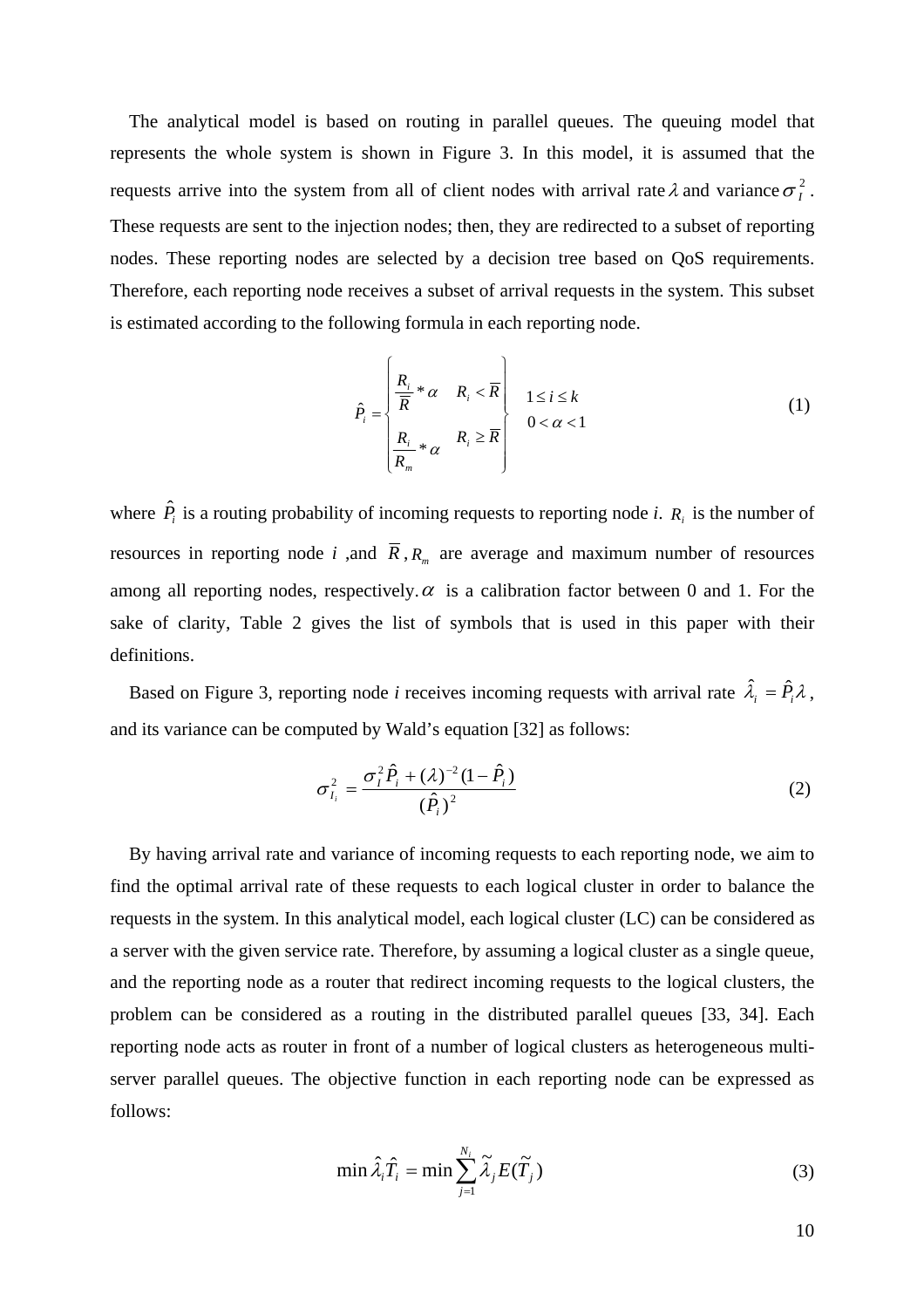Equation 3 aims to find the optimal arrival rate  $\tilde{\lambda}_j$  to each LC queue *j* in the reporting node *i*. However, any reporting node with arrival rate  $\hat{\lambda}_i$  routes incoming requests to the LC queues immediately after its arrival according to the routing probability  $\widetilde{P}_j$ . It is supposed that there is no queue in the reporting node, and it is fast enough to do that because each reporting node only find capable resources and it is not used for running a job. We model each LC with a single server queue. Therefore, in reporting node *i* LC queue *j* has the arrival rate  $\tilde{\lambda}_j = \tilde{P}_j \hat{\lambda}_i$ and its variance can be computed as follows by Wald's equation [32] as follows:

$$
\sigma_{I_j}^2 = \frac{\sigma_{I_i}^2 \widetilde{P}_j + (\widehat{\lambda}_i)^{-2} (1 - \widetilde{P}_j)}{(\widetilde{P}_j)^2}
$$
(4)



Figure 3. Queuing model for resource discovery in CycloidGrid

Service time of LC queue *j* follows a given distribution  $S_i$  with mean  $E[S_i] = \overline{x}_i$  and the coefficient of variance *j s*  $C_{s_j} = \frac{s_j}{\overline{x}_j}$  $=\frac{\sigma_{s_i}}{g}$ . We consider a general distribution for the inter-arrival time as well as the service time for each LC queue in the queuing model. Therefore, each LC queue can be modeled as a GI/GI/1 queue. The GI/GI/1 queue is referred to a single-server queue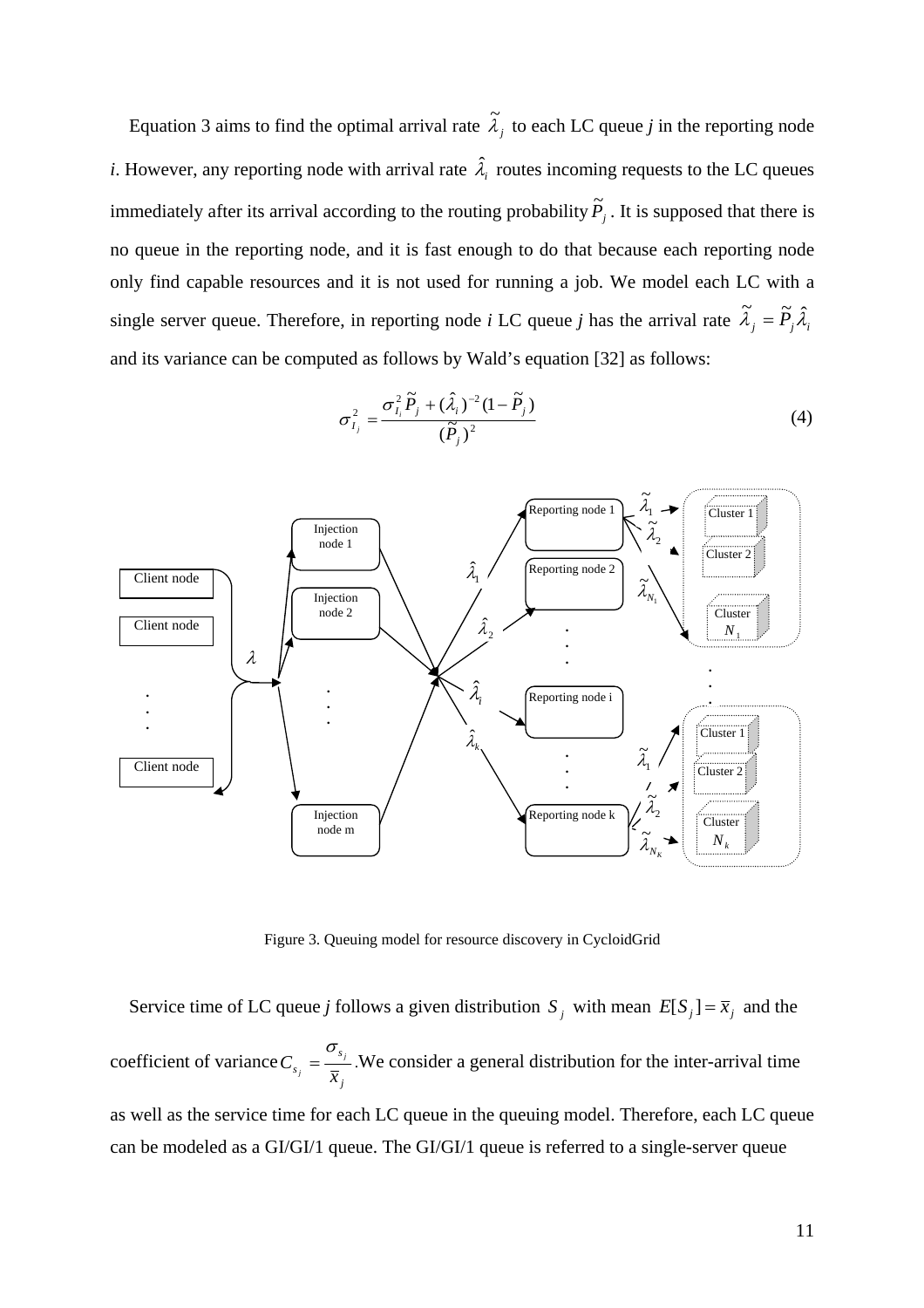with first-in-first-out discipline and with a general distribution of the sequences for interarrival and service time (GI stands for general independent or general in brief).

| <b>Symbol</b>           | definition                                    | <b>Symbol</b>                                  | definition                                           |
|-------------------------|-----------------------------------------------|------------------------------------------------|------------------------------------------------------|
|                         |                                               |                                                |                                                      |
|                         |                                               |                                                |                                                      |
| $\lambda$               | Arrival rate of jobs into the system          | $C_{I_i}^2$                                    | The squared coefficient of variance for the          |
|                         |                                               |                                                | arrival rate on cluster $j$ at any reporting node    |
|                         |                                               |                                                |                                                      |
|                         |                                               |                                                |                                                      |
| $\sigma_l^2$            | Variance of arrival rate of jobs into the     |                                                | The squared coefficient of variance for service      |
|                         |                                               | $C_{S_i}^2$                                    |                                                      |
|                         | system                                        |                                                | cluster<br>time<br>on<br>reporting<br>Ĵ<br>any<br>at |
|                         |                                               |                                                | node                                                 |
|                         |                                               |                                                |                                                      |
|                         |                                               |                                                |                                                      |
| $\hat{\lambda}_i$       | Arrival rate of jobs into a reporting         | $\widetilde{T}_{j}$                            | Average response time of incoming requests on        |
|                         | $node$ i                                      |                                                | cluster $j$ at any reporting node                    |
|                         |                                               |                                                |                                                      |
|                         |                                               |                                                |                                                      |
|                         | Variance of arrival rate of jobs into a       |                                                | Average response time of incoming requests at        |
| $\sigma^2_{I_i}$        |                                               | $\hat{T}_i = \sum_{j=1}^{N_i} \widetilde{T}_j$ |                                                      |
|                         | reporting node $i$                            |                                                | reporting node $i$                                   |
|                         | Routing probability of arrival rate to        | $\overline{N}$                                 | Number of resources in the system                    |
| $\hat{P}_i$             |                                               |                                                |                                                      |
|                         | reporting node $i$                            |                                                |                                                      |
|                         |                                               |                                                |                                                      |
|                         |                                               |                                                |                                                      |
| $N_i$                   | Number of logical clusters in reporting       | $\cal K$                                       | Number of reporting nodes in the system              |
|                         | $node$ i                                      |                                                |                                                      |
| $R_i$                   | Number of resources in reporting node         |                                                | Maximum average of processing speed among            |
|                         |                                               | $S_m$                                          |                                                      |
|                         | $\dot{i}$                                     |                                                | all<br>logical<br>clusters<br>reporting<br>at<br>any |
|                         |                                               |                                                | node                                                 |
|                         | Arrival rate of jobs into logical cluster $j$ |                                                | Average processing speed of cluster $j$ at any       |
| $\widetilde{\lambda}_j$ |                                               | $\overline{S}_i$                               |                                                      |
|                         | after load distribution at any reporting      |                                                | reporting node                                       |
|                         | node                                          |                                                |                                                      |
|                         |                                               |                                                |                                                      |
|                         |                                               |                                                |                                                      |
| $\widetilde{P}_{i}$     | Routing probability of arrival rate of        | $S_{BoT}$                                      | Average of BoT size                                  |
|                         | logical cluster $j$ in any reporting node     |                                                |                                                      |
|                         |                                               |                                                |                                                      |
|                         |                                               |                                                |                                                      |
|                         | Average service time of jobs on cluster       |                                                | Average of task execution time in BoT request        |
| $\overline{x}_i$        |                                               | $\overline{E}_{BoT}$                           |                                                      |
|                         | $j$ in any reporting node                     |                                                |                                                      |
|                         |                                               |                                                |                                                      |
|                         |                                               |                                                |                                                      |
| $S_j$                   | Service time distribution of cluster $j$ at   |                                                |                                                      |
|                         | any reporting node                            |                                                |                                                      |

Table 2: Description of symbols used in the queuing model.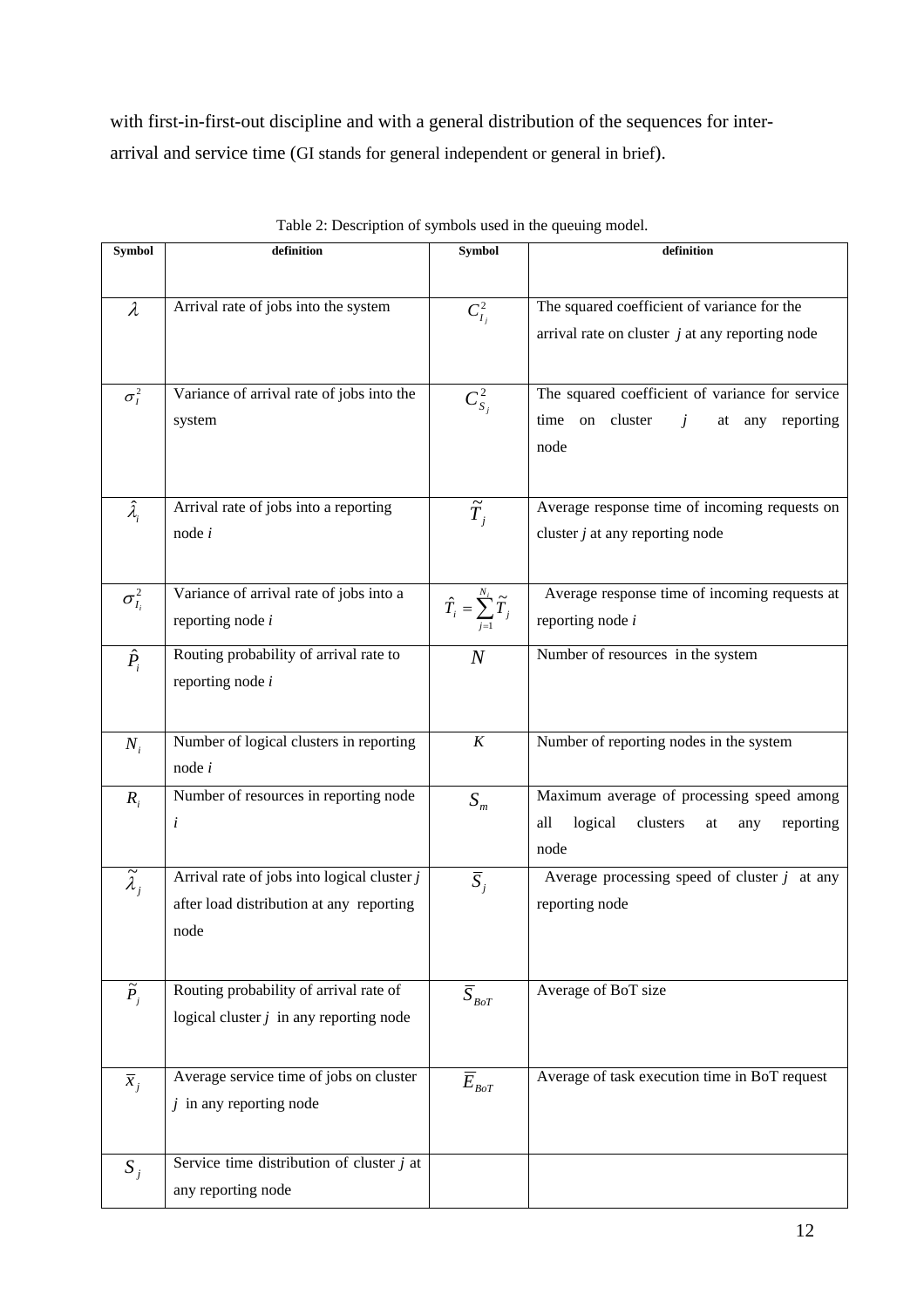The approximated expected response time of LC queue *j* is computed by following Equation [34]:

$$
E[\widetilde{T}_j] = \overline{x}_j + \frac{C_{I_j}^2 - C_{S_j}^2}{2((\overline{x}_j)^{-1} - \widetilde{\lambda}_j)}
$$
(5)

In Equation 5 we can replace  $C_{i_j}^2$  by the following formula,

$$
C_{I_j}^2 = \sigma_{I_j}^2 \tilde{\lambda}_j^2 = 1 + \tilde{P}_j((\hat{\lambda}_i)^2 \sigma_{I_i}^2 - 1)
$$
 (6)

Since *i*  $\widetilde{P}_j = \frac{\lambda_j}{\hat{\lambda}_j}$ λ  $\widetilde{P}_j = \frac{\widetilde{\lambda}_j}{\widehat{\lambda}}$ , hence

$$
C_{I_j}^2 = 1 + \frac{\tilde{\lambda}_j}{\hat{\lambda}_i} ((\hat{\lambda}_i)^2 \sigma_{I_i}^2 - 1)
$$
 (7)

The objective function expresses in Equation 3 is solved by an extended version of the approach developed by Li [35] (See Appendix A), so the optimal arrival rate for LC queue *j* will be

$$
\tilde{\lambda}_{j} = \frac{1}{\bar{x}_{j}} - \frac{1}{\bar{x}_{j}} \sqrt{\frac{1 - (\hat{\lambda}_{i})^{2} \sigma_{I_{i}}^{2} + (C_{S_{j}}^{2} - 1) \hat{\lambda}_{i} \bar{x}_{j}}{1 - (\hat{\lambda}_{i})^{2} \sigma_{I_{i}}^{2} + 2 \hat{\lambda}_{i} (\bar{x}_{j} - z)}}
$$
(8)

If we use constraint  $C(\tilde{\lambda}_1, \tilde{\lambda}_2, ..., \tilde{\lambda}_{N_i}) = \tilde{\lambda}_1 + \tilde{\lambda}_2 + ... + \tilde{\lambda}_{N_i} - \hat{\lambda}_i = 0$ , we have

$$
-\hat{\lambda}_{i} + \sum_{j=1}^{N_{i}} \frac{1}{\bar{x}_{j}} = \sum_{j=1}^{N_{i}} \frac{1}{\bar{x}_{j}} \sqrt{\frac{1 - (\hat{\lambda}_{i})^{2} \sigma_{I_{i}}^{2} + (C_{S_{j}}^{2} - 1) \hat{\lambda}_{i} \bar{x}_{j}}{1 - (\hat{\lambda}_{i})^{2} \sigma_{I_{i}}^{2} + 2 \hat{\lambda}_{i} (\bar{x}_{j} - z)}}
$$
(9)

A closed form solution for Equation 9 is impossible [35]. Therefore, we use a numerical solution proposed by Li [35]. A numerical solution uses bisection algorithm and searches *z* in a range of [lb,ub]. From Equation 8.  $\tilde{\lambda}_j \ge 0$  we can get

$$
z \le \overline{x}_j - \frac{(C_{s_j}^2 - 1)\overline{x}_j}{2} \tag{10}
$$

For all  $1 \le j \le N_i$ , Therefore the upper bound of *z* is

$$
ub = \min(\bar{x}_j - \frac{(C_{S_j}^2 - 1)\bar{x}_j}{2})
$$
\n(11)

13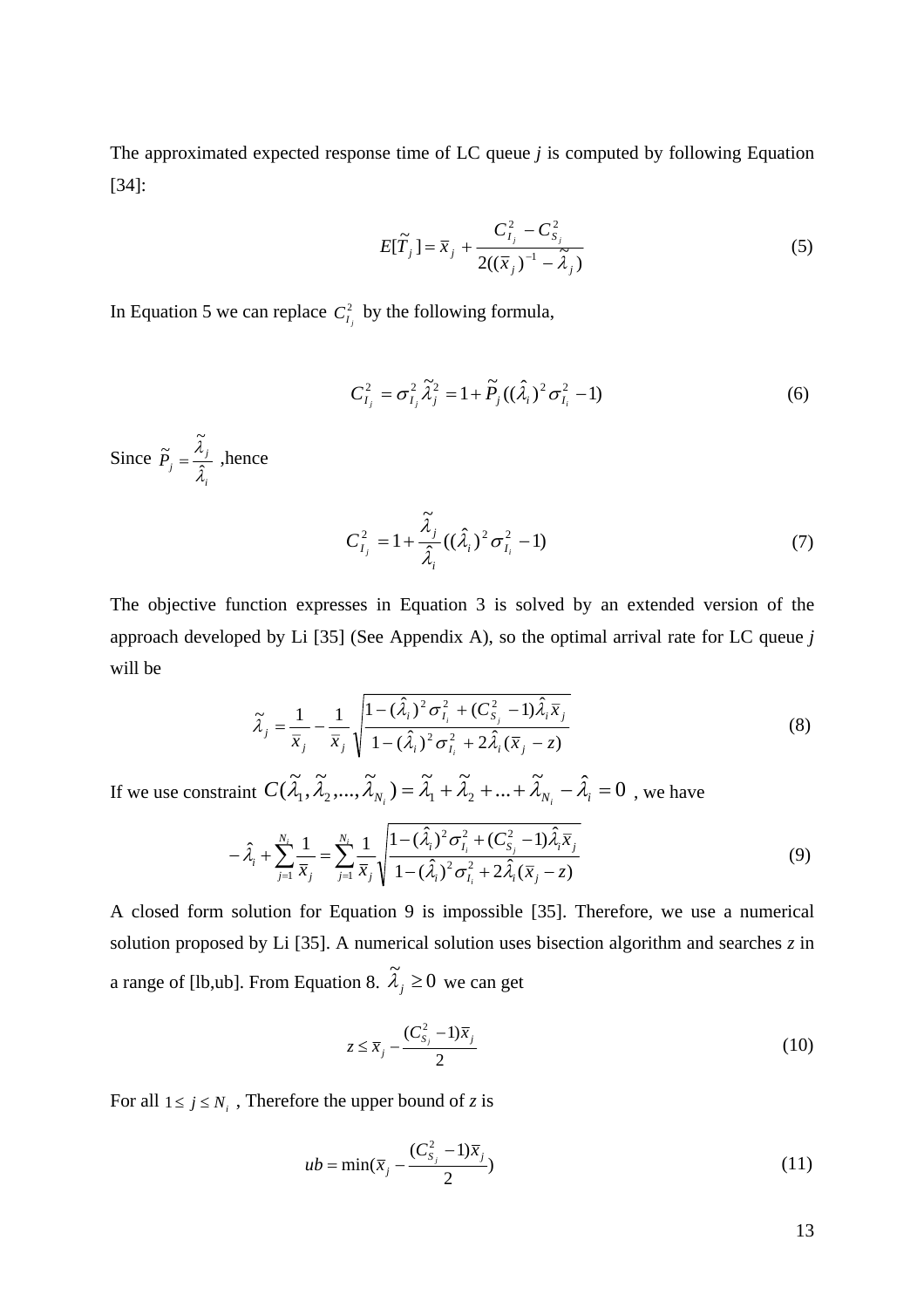And in Equation 9 let

$$
\phi_j(z) = \frac{1}{x_j} \sqrt{\frac{1 - (\hat{\lambda}_i)^2 \sigma_{I_i}^2 + (C_{S_j}^2 - 1)\hat{\lambda}_i \overline{x}_j}{1 - (\hat{\lambda}_i)^2 \sigma_{I_i}^2 + 2\hat{\lambda}_i (\overline{x}_j - z)}}
$$
(12)

Therefore, we simplify the Equation 9 as follows:

$$
\sum_{j=1}^{N_i} \frac{1}{\bar{x}_j} - \hat{\lambda}_i = \sum_{j=1}^{N_i} \phi_j(z)
$$
 (13)

If we consider Equation 13, we have

$$
\sum_{j=1}^{N_i} \phi_j (ub) \ge \sum_{j=1}^{N_i} \frac{1}{\overline{x}_j} - \hat{\lambda}_i
$$
\n(14)

And lower bound of *z* can be worked out based on Equation 15. *lb* can be obtained by dividing by 2 *ub* repeatedly until the following condition is met.

$$
\sum_{j=1}^{N_i} \phi_j(lb) \le \sum_{j=1}^{N_i} \frac{1}{\bar{x}_j} - \hat{\lambda}_i
$$
\n(15)

# **5. Proposed Load Balancing Policy**

The proposed load balancing policy in each reporting node is comprised of two parts. The first part determines how the analysis mentioned in the previous section is applied in each reporting node for job allocation to each logical cluster. In fact, the first part finds optimal arrival rate  $\tilde{\lambda}_j$  for each logical cluster. The second part concerns the dispatch policies in each reporting node among logical clusters based on the routing probability gained by the first part.

### **5.1 Job Allocation Policy**

In the analysis of Section 4, we consider several assumptions as follows:

- Each logical cluster in every reporting node have a GI/GI/1 queue;
- Each logical cluster queue serves arriving requests in the FCFS fashion;
- To serve a request, its resource is found by the round robin policy within target logical cluster a way that this resource satisfies the QoS constraints of the request;
- A request (job) has bag of task (BoT) structure.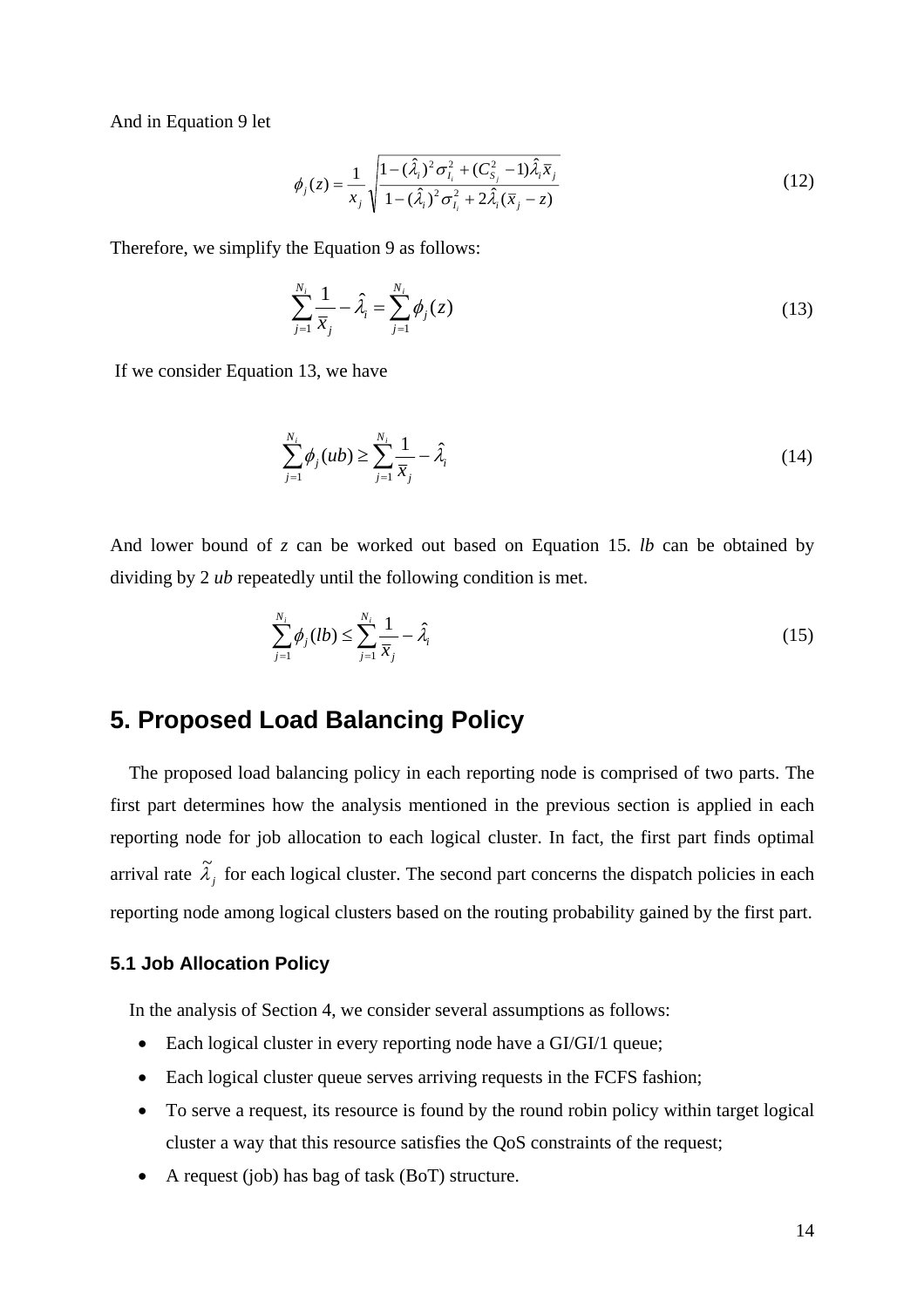We use general distribution for the service time of each logical cluster. The average service time for each request in the logical cluster *j* can be approximated as follows:

$$
\overline{x}_{j} = \overline{S}_{\text{Bor}} \overline{E}_{\text{Bor}} \frac{S_{m}}{\overline{S}_{j}} \quad 1 \leq j \leq N_{i}
$$
\n(16)

In Equation 16 the service time of each request can be approximated as the product of the average BoT size and the average execution time of each task. This value is scaled by the division of maximum average processing speed of all logical clusters in each reporting node by average processing speed of cluster *j*. The job allocation policy to logical clusters in each reporting node is represented in the form of pseudo-code in Algorithm 1.

In Algorithm 1, the average service time of logical cluster *j* is computed based on Equation 16 in steps 1 to 3. In Step 4 *ub* is calculated based on Equation 11 as the minimum value among all computed values for logical clusters in the previous steps. *lb* is initialized with half of *ub* at Step 5 and halved until the condition in Step 6 based on Equation 15 is satisfied. Steps 10-15 show the bisection algorithm mentioned in previous section to find the proper value of *z*.  $\varepsilon$  is the expected precision at Step 10 and initializes to 10<sup>-7</sup>. Finally, in steps 17-19 the optimal arrival rate for each logical cluster is determined.

### **5.2 Dispatch Policies**

We consider three dispatch policies among logical clusters, namely BilRCDP, BerRCDP, and NRCDP. These policies differ in two ways. First, they differ in how they compute routing probabilities  $\widetilde{P}_j$  ( *i*  $\widetilde{P}_j = \frac{\lambda_j}{\hat{\lambda}_j}$ λ  $\widetilde{P}_j = \frac{\widetilde{\lambda}_j}{\hat{\lambda}_j}$ ) for each logical cluster. Second, they differ in how they choose the sequence of requests sent to each logical cluster. BilRCDP and BerRCDP use the optimal arrival rate that is computed by the proposed load balancing policy; whereas, NRCDP is used just for comparison with these two policies. In fact, NRCDP is the simplest way for brokering in this case. In this dispatch policy, the routing probability  $\tilde{P}_j$  for any logical cluster is considered to be equal, and logical clusters are sorted according to their average CPU speed. Within each logical cluster, resources are examined for QoS constraints of request in a round robin manner.

Both BerRCDP and BilRCDP use the same routing probabilities. In these two policies, the arrival rate for each logical cluster  $(\tilde{\lambda}_j)$  is computed by Algorithm 1. The routing probability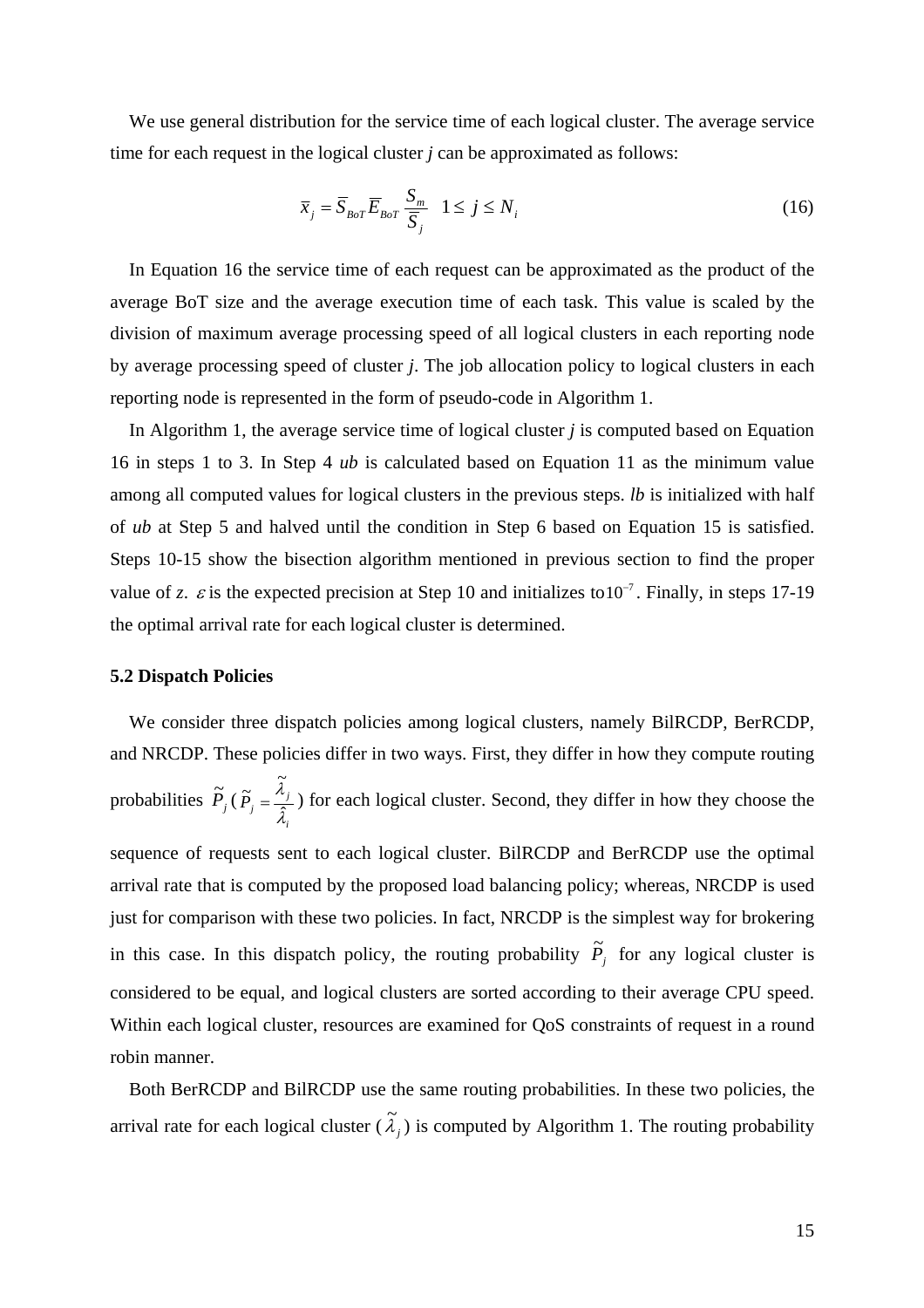of these polices for each logical cluster in reporting node *i* can be computed as *i*  $\widetilde{P}_j = \frac{\lambda_j}{\hat{\lambda}_j}$ λ  $\widetilde{P}_j = \frac{\widetilde{\lambda}_j}{\widehat{\lambda}}$ . These

policies differ in how they choose the sequences of requests sent to each LC queue. \_\_\_\_\_\_\_\_\_\_\_\_\_\_\_\_\_\_\_\_\_\_\_\_\_\_\_\_\_\_\_\_\_\_\_\_\_\_\_\_\_\_\_\_\_\_\_\_\_\_\_\_\_\_\_\_\_\_\_\_\_\_\_\_\_

\_\_\_\_\_\_\_\_\_\_\_\_\_\_\_\_\_\_\_\_\_\_\_\_\_\_\_\_\_\_\_\_\_\_\_\_\_\_\_\_\_\_\_\_\_\_\_\_\_\_\_\_\_\_\_\_\_\_\_\_\_\_\_\_\_\_\_\_\_\_\_\_\_\_\_\_\_\_\_

Algorithm 1: job allocation policy to logical clusters in each reporting node

Input:  $\hat{\lambda}_i$ ,  $\sigma_{I_i}^2$ ,  $\bar{x}_j$  for all  $1 \le j \le N_i$ 

Output:  $\tilde{\lambda}_j$  the optimal arrival rate of requests to different logical clusters, for all  $1 \le j \le N_i$ 

1 for 
$$
j \leftarrow 1
$$
 to  $N_i$  do

$$
2 \qquad \overline{X}_j = \overline{S}_{B \circ T} \overline{E}_{B \circ T} \frac{S_m}{\overline{S}_j}
$$

3 **end**

4 
$$
ub \leftarrow \min(\overline{x}_j - \frac{(C_{S_j}^2 - 1)\overline{x}_j}{2})
$$
 for all  $1 \le j \le N_i$ 

$$
5 \t lb \leftarrow \frac{ub}{2}
$$

6 **while** 
$$
\sum_{j=1}^{N_i} \phi_j(lb) > \sum_{j=1}^{N_i} \frac{1}{\bar{x}_j} - \hat{\lambda}_i \text{ do}
$$
  
7 
$$
lb \leftarrow \frac{lb}{2}
$$

$$
7\!\!
$$

- 8 **end**
- 9 Find the Lagrange multiplier z to solve Equation 9 by searching z between the range [*lb , ub*] using the bisection algorithm.
- 10 **while**  $(ub lb > \varepsilon)$  **do**  $\pi$  is the expected precision

11 
$$
z \leftarrow \left(\frac{lb + ub}{2}\right)
$$

$$
12\quad
$$

12 if 
$$
\left(\sum_{j=1}^{N_i} \phi_j(z) \le \sum_{j=1}^{N_i} \frac{1}{\overline{x}_j} - \hat{\lambda}_i \right)
$$
 Then

13 
$$
z \leftarrow ub
$$

14 else 
$$
z \leftarrow lb
$$

- 15 **end**
- 16 Compute the optimal arrival rate by Equation 8 for each logical cluster

\_\_\_\_\_\_\_\_\_\_\_\_\_\_\_\_\_\_\_\_\_\_\_\_\_\_\_\_\_\_\_\_\_\_\_\_\_\_\_\_\_\_\_\_\_\_\_\_\_\_\_\_\_\_\_\_\_\_\_\_\_\_\_\_\_\_\_\_\_\_\_\_\_\_\_\_\_\_\_

17 **For**  $j \leftarrow 1$  to  $N_i$  do

18 
$$
\widetilde{\lambda}_j \leftarrow \frac{1}{\overline{x}_j} - \frac{1}{\overline{x}_j} \sqrt{\frac{1 - \widehat{\lambda}_i^2 \sigma_{I_i}^2 + (C_{S_j}^2 - 1)\widehat{\lambda}_i \overline{x}_j}{1 - \widehat{\lambda}_i^2 \sigma_{I_i}^2 + 2\widehat{\lambda}_i (\overline{x}_j - z)}}
$$

$$
19 \quad \text{end}
$$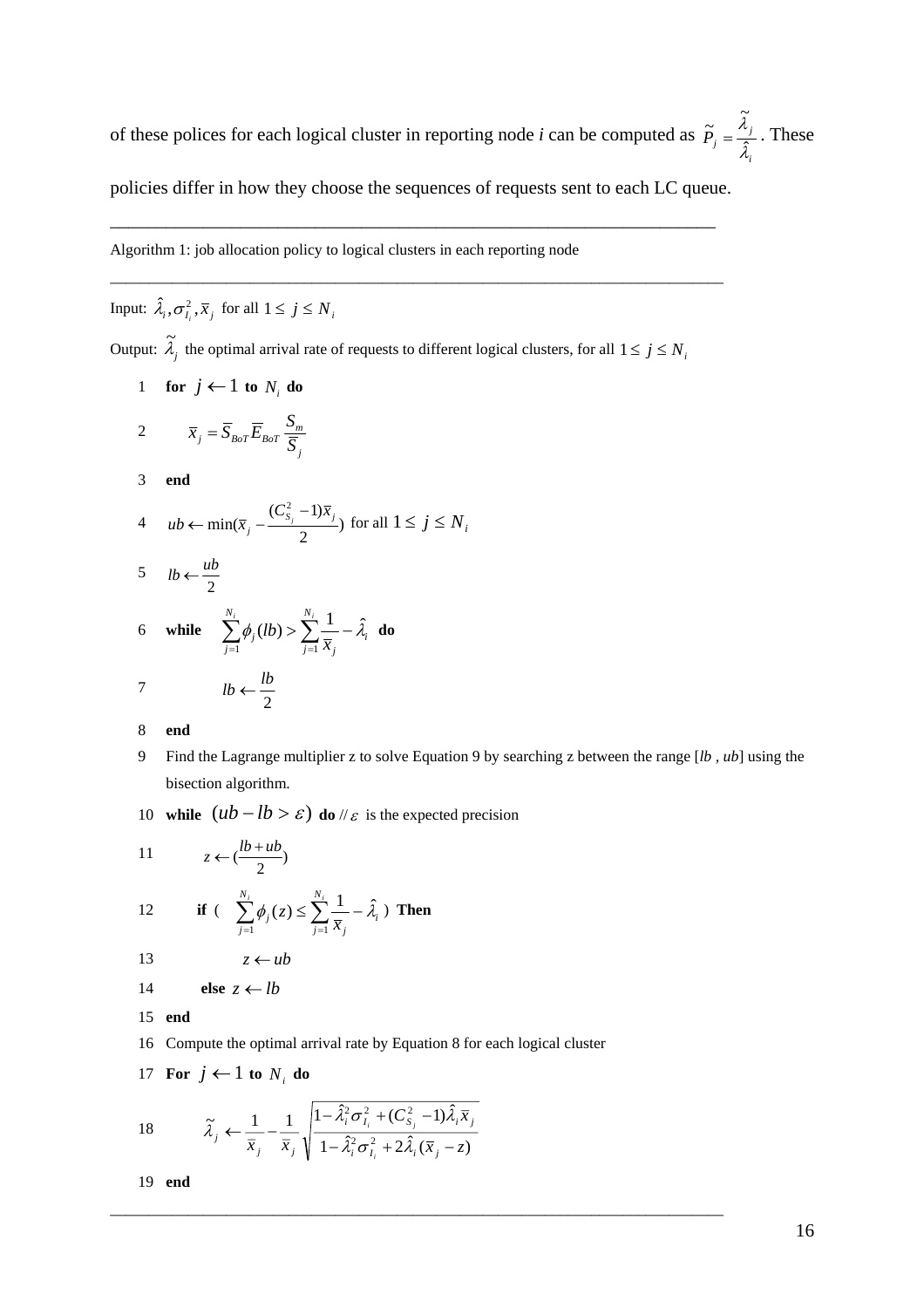In the BerRCDP policy, routing probabilities are used without any special sequencing of requests sent to each LC queue. Thus, BerRCDP is memory-less that it does not consider which request is sent to which LC queue; whereas, the BilRCDP policy takes into account the past sequence of routing with a little overhead. BilRCDP is a generalized form of round robin manner, and it considers the sequence of routing called the *billiard* sequence [36]. The authors in [36] suggested the method to implement the billiard sequence, and they generated it as follows:

$$
j_b = \min_{\forall j} \{\frac{X_j + Y_j}{P_j}\}\tag{17}
$$

Where  $j_b$  is a target queue, and  $X_j$  and  $Y_j$  are vectors of integers with size *n*.  $Y_j$  keeps the number of requests sent to queue *j* and  $X_j$  specifies which queue is the fastest.  $X_j$  is set to one for the fastest queue and zero for other queues [33].  $Y_j$  is initialized to zero, and it is updated to  $Y_{j_b} = Y_{j_b} + 1$  after selecting the target queue.  $P_j$  is a routing probability of incoming requests that are sent to the queue *j*.

Algorithm 2 demonstrates BilRCDP dispatch policy. In this algorithm, initially, the fastest logical cluster is found based on average service time for each logical cluster in Step 1.  $\tilde{P}_j$  is sent to this algorithm based on Algorithm 1, and  $\bar{x}_i$  is computed by Equation 16. variables are initialized to zero in steps 2 to 5. One is assigned to the fastest logical *X* ,*Y* cluster in Step 6.  $Y_j$  shows the number of requests that are dispatched to logical cluster *j*, and initially assigns to zero at Step 4. In Steps 8-14, the value of adapted billiard sequences are computed, and the logical cluster with minimum value is selected. Then,  $Y_j$  of selected logical cluster is incremented by 1 at Step 15. In Steps 16 to 20, all resources within selected logical cluster are examined for QoS constraints. If one of the resources satisfies QoS constraints, this resource will be selected at Step 18; otherwise, other resources on this logical cluster will be examined by a round robin manner. The round robin policy within each logical cluster is justifiable, because resources that their CPU speed is close are grouped in the same logical cluster. If none of the resources satisfies the QoS constraints, another logical cluster will be selected and this process continues (Step 21, 22).

The BerRCDP dispatch policy selects the random logical cluster based on routing probability computed by Algorithm 1. In this dispatch policy, selection of logical cluster is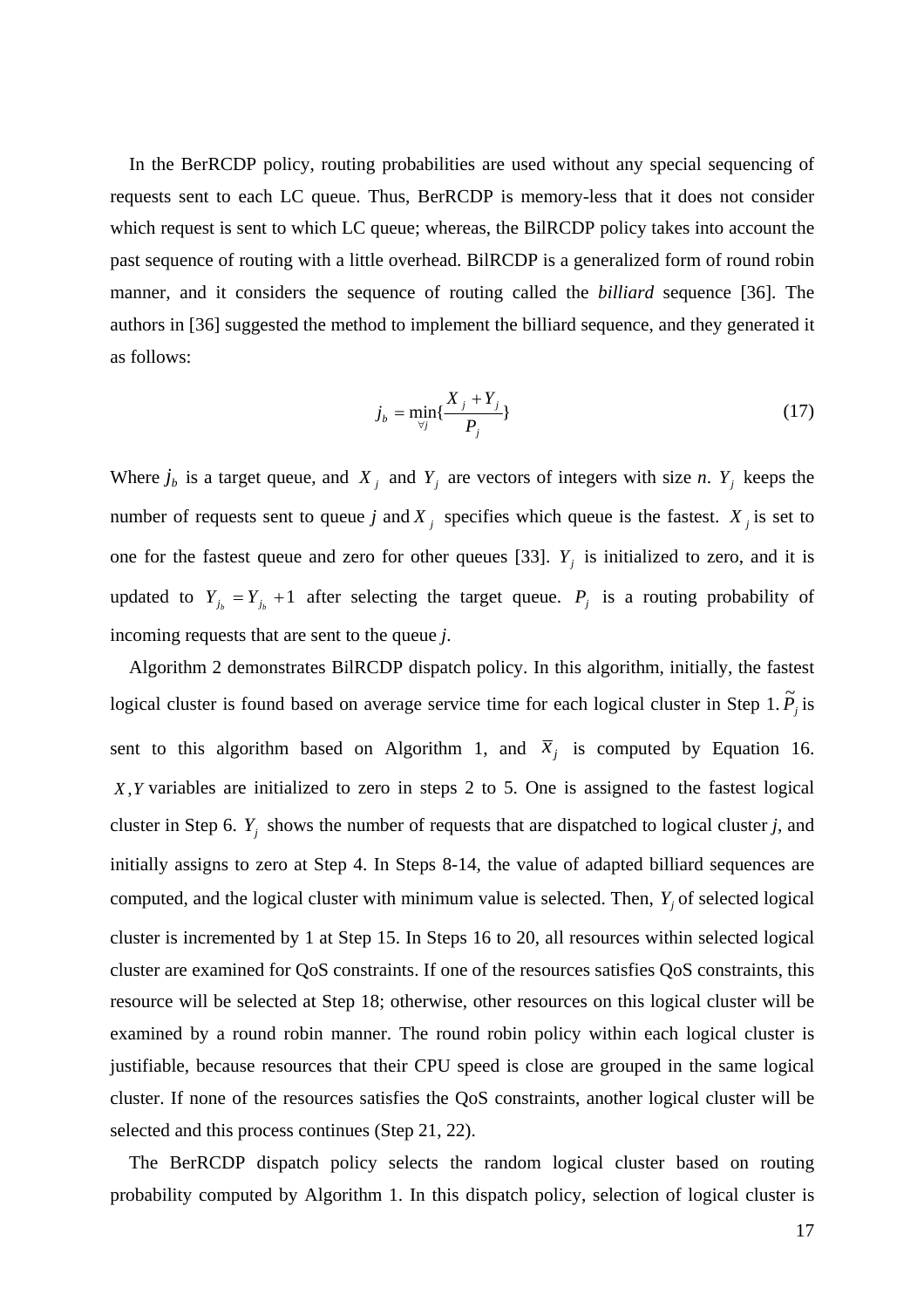random, but each logical cluster gives a request based on its routing probability. After selecting a logical cluster, each resource in the target logical cluster is examined for QoS constraints in the round robin manner.

\_\_\_\_\_\_\_\_\_\_\_\_\_\_\_\_\_\_\_\_\_\_\_\_\_\_\_\_\_\_\_\_\_\_\_\_\_\_\_\_\_\_\_\_\_\_\_\_\_\_\_\_\_\_\_\_\_\_\_\_\_\_\_\_\_\_\_\_\_\_\_\_\_\_\_\_\_\_\_

\_\_\_\_\_\_\_\_\_\_\_\_\_\_\_\_\_\_\_\_\_\_\_\_\_\_\_\_\_\_\_\_\_\_\_\_\_\_\_\_\_\_\_\_\_\_\_\_\_\_\_\_\_\_\_\_\_\_\_\_\_\_\_\_\_\_\_\_\_\_\_\_\_\_\_\_\_\_\_

#### Algorithm 2: BilRCDP dispatch policy at each reporting node

Input:  $\widetilde{\lambda}_j$ ,  $\overline{x}_j$  for all logical cluster *j*,  $1 \le j \le N_i$ 

Output: selected resource  $(r_i)$ 

- 1. *fastestLCluster* ← *findFastestLogicalCluster*( $\bar{x}$ )
- 2. **foreach** *logical cluster j* do
- 3.  $X_i \leftarrow 0$
- 4.  $Y_i \leftarrow 0$
- 5. **end**
- 6.  $X_{\text{fastestLCluster}} \leftarrow 1$
- 7. min ← max*Value*
- 8. **foreach** *logical cluster j* **do**
- 9. *j j j P*  $C = \frac{X_j + Y_j}{\tilde{p}}$ 10. **if** (*c<min*) **then** 11.  $\text{min} \leftarrow C$ 12. *selCluster*  $\leftarrow$  *j* 13. **end** 14. **end** 15.  $Y_{\text{selCluster}} \leftarrow Y_{\text{selCluster}} + 1$ 16. **foreach** *resource m in SelCluster* **do** 17. **if** (*resource m satisfy QoS constraints*) **then** 18.  $r_i \leftarrow resource_m$ 19. **else** check another resource in *SelCluster* based on round robins manner 20. **end**
- 21. **if** (none of resources in *SelCluster does not satisfy QoS constraints)* **then**

\_\_\_\_\_\_\_\_\_\_\_\_\_\_\_\_\_\_\_\_\_\_\_\_\_\_\_\_\_\_\_\_\_\_\_\_\_\_\_\_\_\_\_\_\_\_\_\_\_\_\_\_\_\_\_\_\_\_\_\_\_\_\_\_\_\_\_\_\_\_\_\_\_\_\_\_\_\_\_

22.goto 7

23. **else** return( $r_i$ )

Table 2 gives a comparison among three dispatch policies. These policies are compared according to the method for computing the routing probability of each logical cluster, the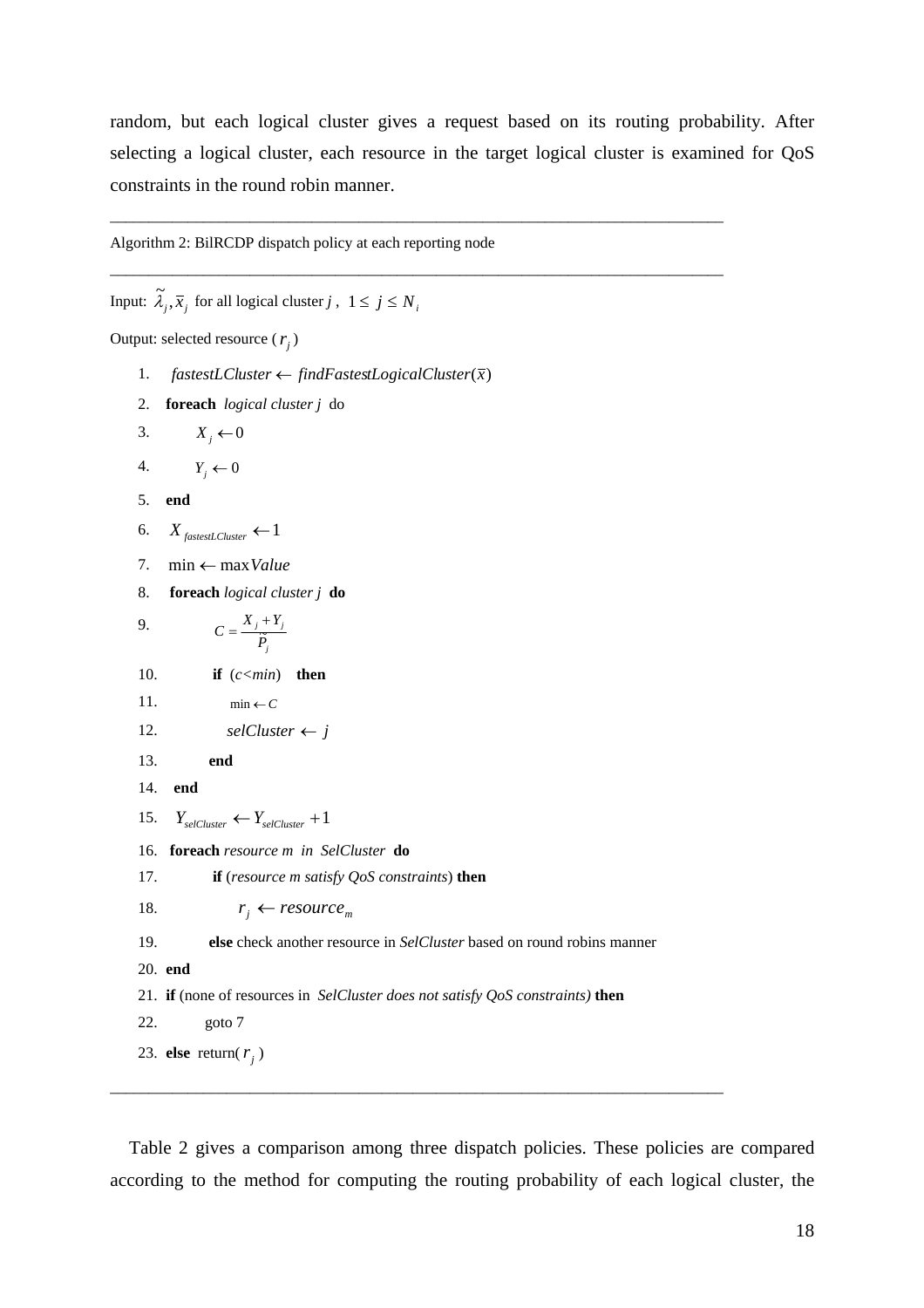sequence of choosing target logical cluster, and time complexity. The time complexity of each dispatch policy is computed in two cases. The first one is for finding target logical cluster. In this case, the time complexity of BilRCDP is higher than the others and it is related to number of logical clusters in the reporting node. Whereas, in the second case it is computed for finding suitable resource to serve a request within selected logical cluster. The time complexity in this case is equal for all three policies as it is related to number of resources in one logical cluster.

| Criteria            | <b>BilRCDP</b>           | <b>BerRCDP</b>           | <b>NRCDP</b>             |
|---------------------|--------------------------|--------------------------|--------------------------|
| How to compute      | The routing              | The routing              | The routing              |
| routing probability | probabilities of logical | probabilities of logical | probabilities of logical |
| for each logical    | clusters are different   | clusters are different   | clusters are equal       |
| cluster             | and they are computed    | and they are computed    |                          |
|                     | by Algorithm 1           | by Algorithm 1           |                          |
| The sequence of     | <b>Billiard sequence</b> | Random                   | Round-robin strategy     |
| choosing target     |                          |                          |                          |
| logical cluster     |                          |                          |                          |
| Time complexity of  | $O(N_i)$                 | O(1)                     | O(1)                     |
| finding target      |                          |                          |                          |
| logical cluster     |                          |                          |                          |
| Time complexity of  |                          | $O(\frac{R_i}{N})$       |                          |
| searching within    | $O(\frac{K_i}{N})$       |                          | $O(\frac{R_i}{N})$       |
| target logical      |                          |                          |                          |
| cluster             |                          |                          |                          |
|                     |                          |                          |                          |

#### Table 2: Comparison among three dispatch policies

# **6. Performance Evaluation**

In order to evaluate the performance of proposed policies, we implemented CycloidGrid simulator as a discrete event simulator. CycloidGrid is written in Java and it is an extended version of Cycloid simulator [30] to emulate the P2P-based volunteer computing systems.

Physical network in CycloidGrid is emulated by Brite topology generator [37]. A physical network with *n* computers which are connected by Waxman model and different link bandwidth are generated by Brite topology generator. The bandwidth between two nodes is between 10Mbps to 1Gbps with uniform distribution [31, 44].

Xtremlab trace [38] is used in this research to emulate resources in the CycloidGrid simulator. Xtremlab trace is exported from BOINC database where the information is collected by client or server in the BOINC.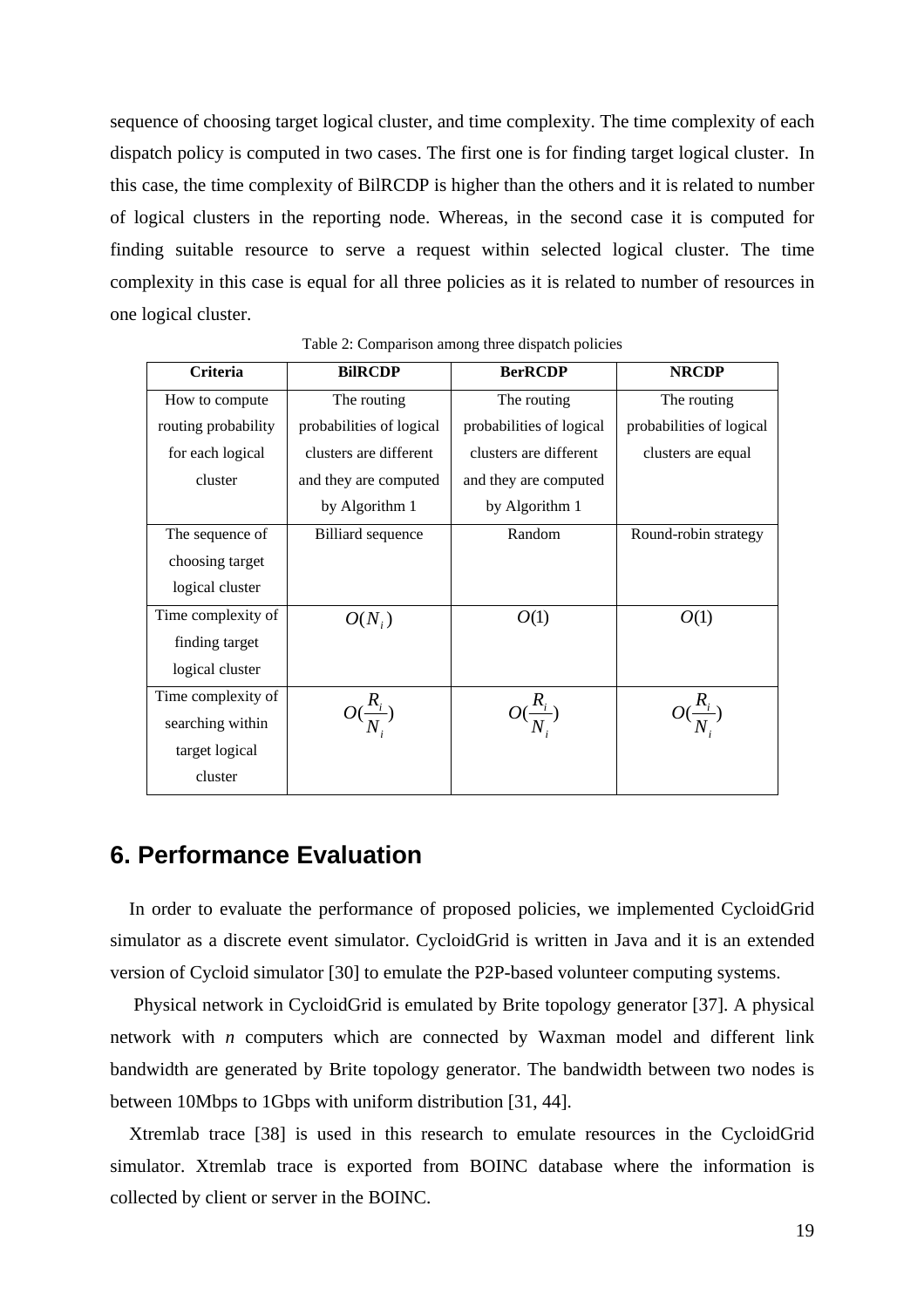The coefficient of variance  $\left(\frac{C_V = StDev}{Mean}\right)$  of the service time within each logical cluster can be assumed as 1.1  $(C_{s_j})$  to model the performance variability of resources in volunteer computing systems according to the Xtremlab traces.

The performance metric related to the response time of requests to be considered in all simulation scenarios is average response time (ART). The ART of R given requests is defined as follows:

$$
ART = \frac{\sum_{j=1}^{R} (w_j + \sum_{k=1}^{l_j} d_{k_j})}{R}
$$
 (18)

where  $w_j$  is the waiting time of request *j*,  $l_j$  is the number of tasks in request *j*, and  $d_{k_j}$  is the weighted run time of task *k* in request *j.* The weighted run time of each task is a scaled down value of run time on a computer with higher speed. The waiting time of request *j* is computed by the following equation:

$$
w_j = L_{c2i} + \max(L_{i2r'}) + L_{i2r} + \text{Max}(L_{c2r}, \sum_l d_l)
$$
\n(19)

where  $L_{c2i}$  is the communication overhead for sending a request between the client node and the injection node,  $L_{i2r'}$  represents the communication delay between the injection node and each of selected reporting nodes. The maximum of this time is added to the waiting time of the job, because the injection node contacts the selected reporting nodes in parallel.  $L_{i2r}$ represents communication overhead between the injection node and the run node. Also, the last term is the maximum of communication delay between the client node and the run node  $(L_{c2r})$  for sending input files and the summation of run time for waiting tasks in the run node's queue.

A network model based on queuing theory is applied to compute a communication overhead between two peers [20]. In this analytical model, each connection between two peers is modeled by a GI/GI/1 queue, and it is assumed that each peer receives two types of traffic: background traffic of the Internet and a part of workload traffic that is imported into the system by the client nodes. Therefore, we have compound distribution with arrival rate  $\lambda_m$ and variance  $\sigma_{I_m}^2$  as input traffic to each peer. Thus, the communication overhead between two peers can be computed by the following Equation [20].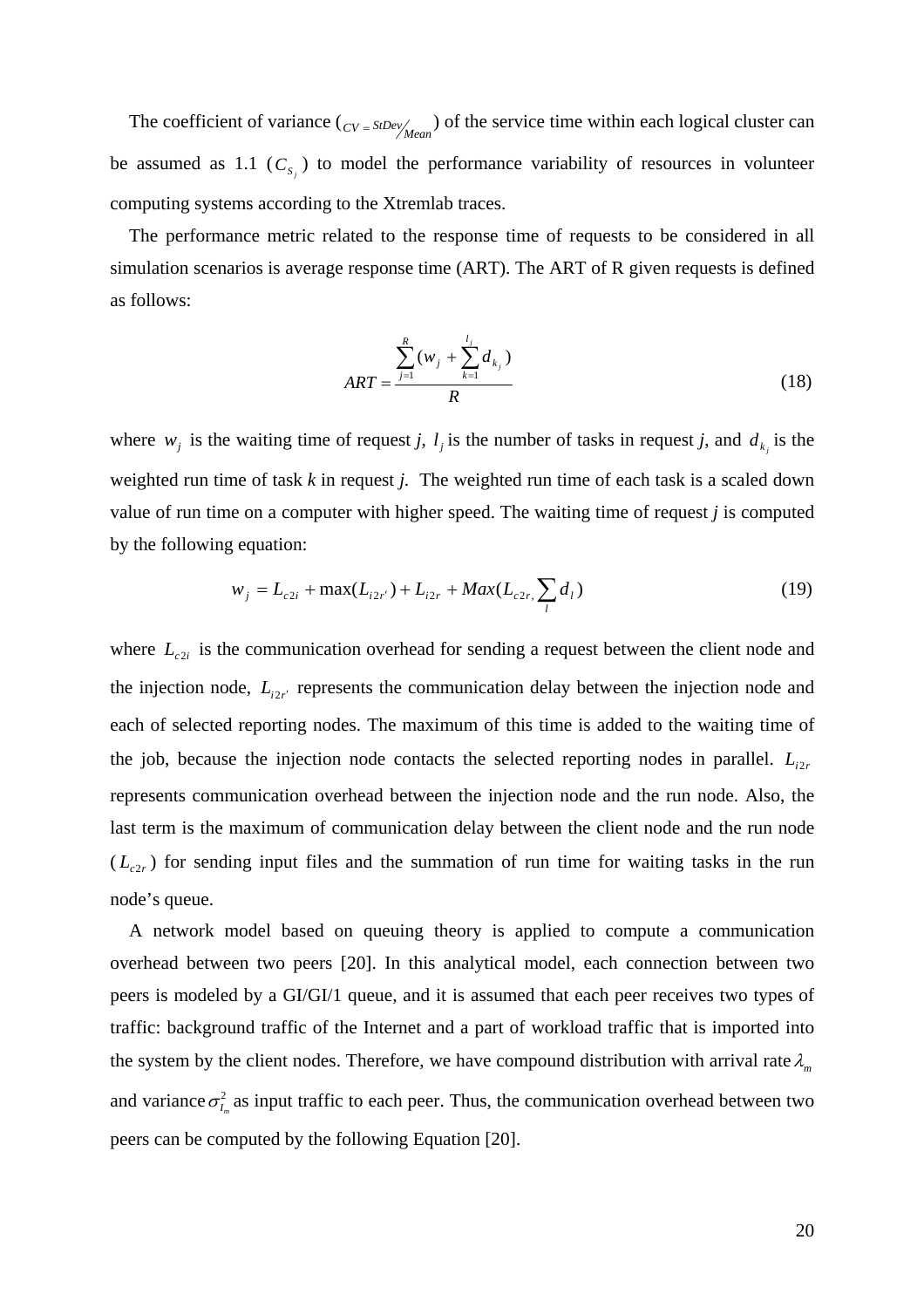$$
\overline{L} = \Psi_m \left[ 2 + \frac{\sigma_m^2 \lambda_m^2}{2(1 - \lambda_m \Psi_m)} \right] + \sum_{i=s+1}^d \Psi_{m_i}
$$
(20)

where  $\Psi_m$  is the service time of associated queue to each connection, and it is calculated as follows:

$$
\Psi_m = 0.5\alpha_{net} + F\beta_{net} \tag{21}
$$

where  $\alpha_{net}$  is the network latency,  $\beta_{net}$  is an inverse of bandwidth along the link between two adjacent peers based on routing algorithm in the P2P network, and *F* is a flow size transmitted between two peers. The last term of Equation 20 is calculated as a summation of  $\Psi_m$  along the route between adjacent peer to the source node and destination peer based on routing algorithm of the P2P overlay network. Interested readers can refer to our previous work [20] for more detail.

### **6.1 Workload Model**

The workload model for simulations is based on Grid Workload Archive [39]. In this model, the inter-arrival time has Weibull distribution, and the request duration follows Normal distribution as listed in Table 3. As in the volunteer computing systems the task duration is large, the square of task duration is considered.

| Parameters                  | Distribution/Value                                | Reference |
|-----------------------------|---------------------------------------------------|-----------|
| Inter-arrival time          | Weibull ( $5 \le \alpha \le 9$ , $\beta = 4.25$ ) | [39]      |
| No. of tasks                | Weibull ( $\alpha = 2.11, \beta = 1.76$ )         | [39]      |
| <b>Task duration</b>        | Normal $(2.73 \le m \le 8.5, \sigma = 6.1)$       | [39]      |
| Internet inter-arrival time | Weibull ( $\alpha = 0.06, \beta = 0.15$ )         | [43]      |
| Internet flow size          | Pareto ( $\alpha = 3, \beta = 1.05$ )             | [43]      |
| Inter-arrival time of peer  | Poisson $(0.66 \leq \tau \leq 4.83)$              | [21]      |
| churn                       |                                                   |           |

Table 3: Input parameters for the workload model.

Each BoT request can have QoS constraints including minimum CPU speed, minimum RAM, disk space requirements, and the deadline. The methodology used by Irwin et al. [45] is utilized to assign the deadline to each request. According to this methodology, the requests are classified into two classes. These classes are Low Urgency (LU) jobs and High Urgency (HU) jobs. A BoT request in HU class has low ratio of deadline to runtime; whereas, a request in LU class has high ratio of deadline. In our experiments, the ratio of deadline for HU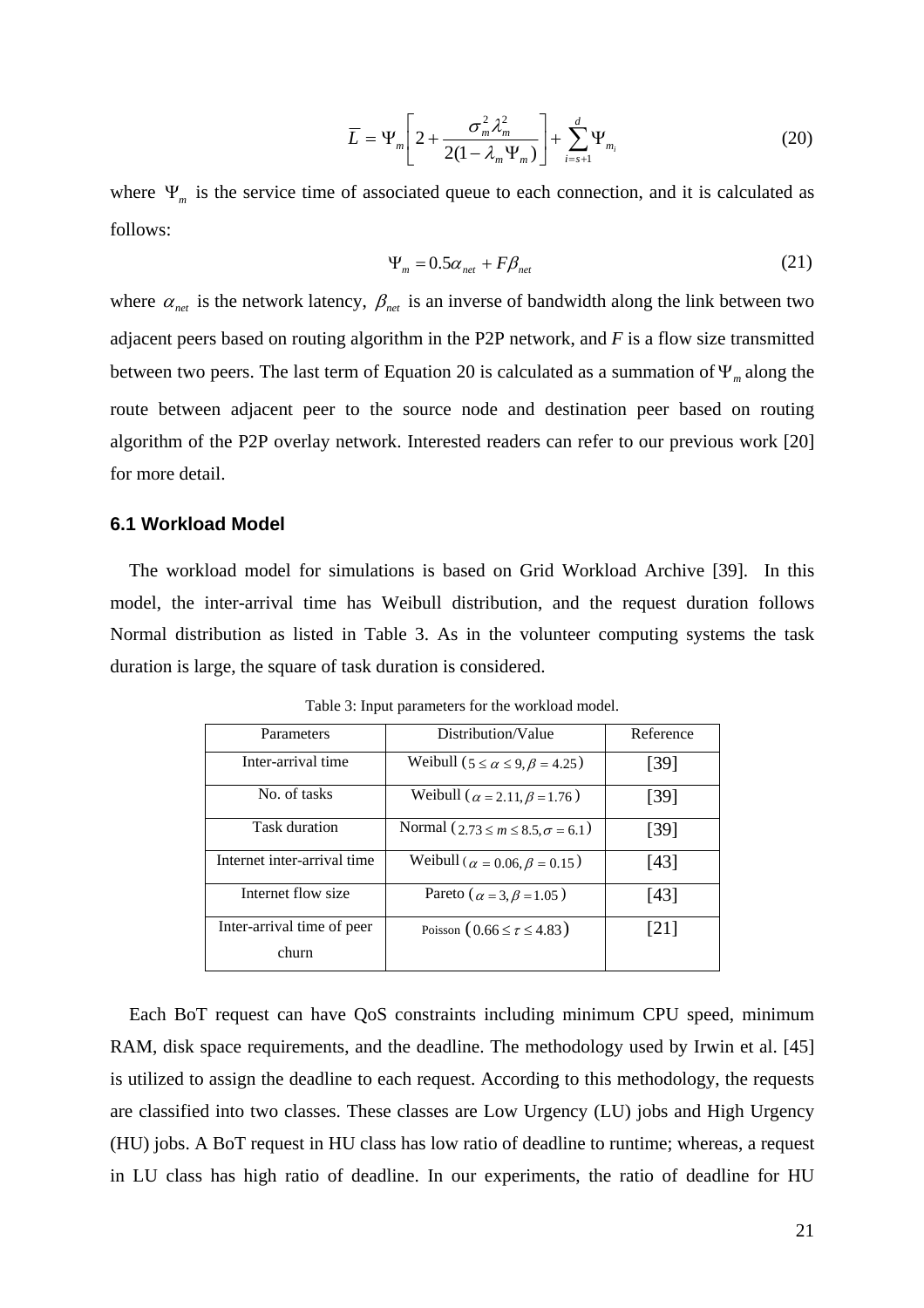requests follows normal distribution with mean 4 and variance 2; meanwhile, the ratio of deadline for LU requests is three times longer with mean 12 and variance 6.

We generate the workload for 1 day, where 2.5 hours is considered as the warm-up phase to avoid bias before the system reaches steady-state. Each experiment is performed on each of these workloads separately. For the sake of accuracy, each experiment is carried out several times by using different workloads and average of results is reported. In all the reported results, CV is less than 0.01. The number of resources is equal to 1000 and 3000 peers with heterogeneous computing speeds.

In order to generate different workloads, we modified two parameters one at a time. Therefore, to change the inter-arrival time, we modified the first parameter of Weibull distribution (the scale parameter<sub>α</sub>) as shown in Table 3. Thus, the number of jobs increases from 10000 (i.e.  $\alpha = 9$ ) to 19000 (i.e.  $\alpha = 5$ ). Also, to have requests with different duration, the mean of normal distribution changes from 2.73 to 8.5 that is mentioned in Table 3. The average task duration in BoT changes from *44* to *109* minutes.

Peer churn is modeled by a Poisson distribution [21] with average inter-arrival time ( $\tau$ ) differentiates from 0.66 minutes to 4.83 minutes that is presented in Table 3. Thus, from 10% to 70% of peers leave the system when average inter-arrival time varies from 4.83 to 0.66 minutes; whereas, some nodes join the system.

We consider the background traffic of the Internet follows the Weibull distribution [43] as shown in Table 3. Also, the Internet flow size follows the Pareto distribution according to [43]. The mean of Pareto distribution is considered as the flow size for the Internet traffic.

Each BoT request is assumed to have an input file. A ratio of communication cost to computation cost is applied in various studies on scheduling BoT requests [40]. This ratio is called communication-to-computation ratio (CCR). Therefore, we consider the file size of each BoT request is CCR times of its computation time. It is worth noting that in this research, we focus on balanced BoT application in which computation and communication time are important. Thus, a BoT request with CCR=2 is taken into account.

### **6.2 Simulation Results**

Figures 4-7 present ART versus inter-arrival time and average task duration for different policies. In these figures, average task duration is kept in the medium size (66.55 minutes) for ART versus inter-arrival time. Also, the inter-arrival time has kept in the medium size (i.e.  $\alpha$  = 7.86) for ART versus average task duration. Each request has minimum CPU speed, minimum RAM or disk space requirements as QoS constraints.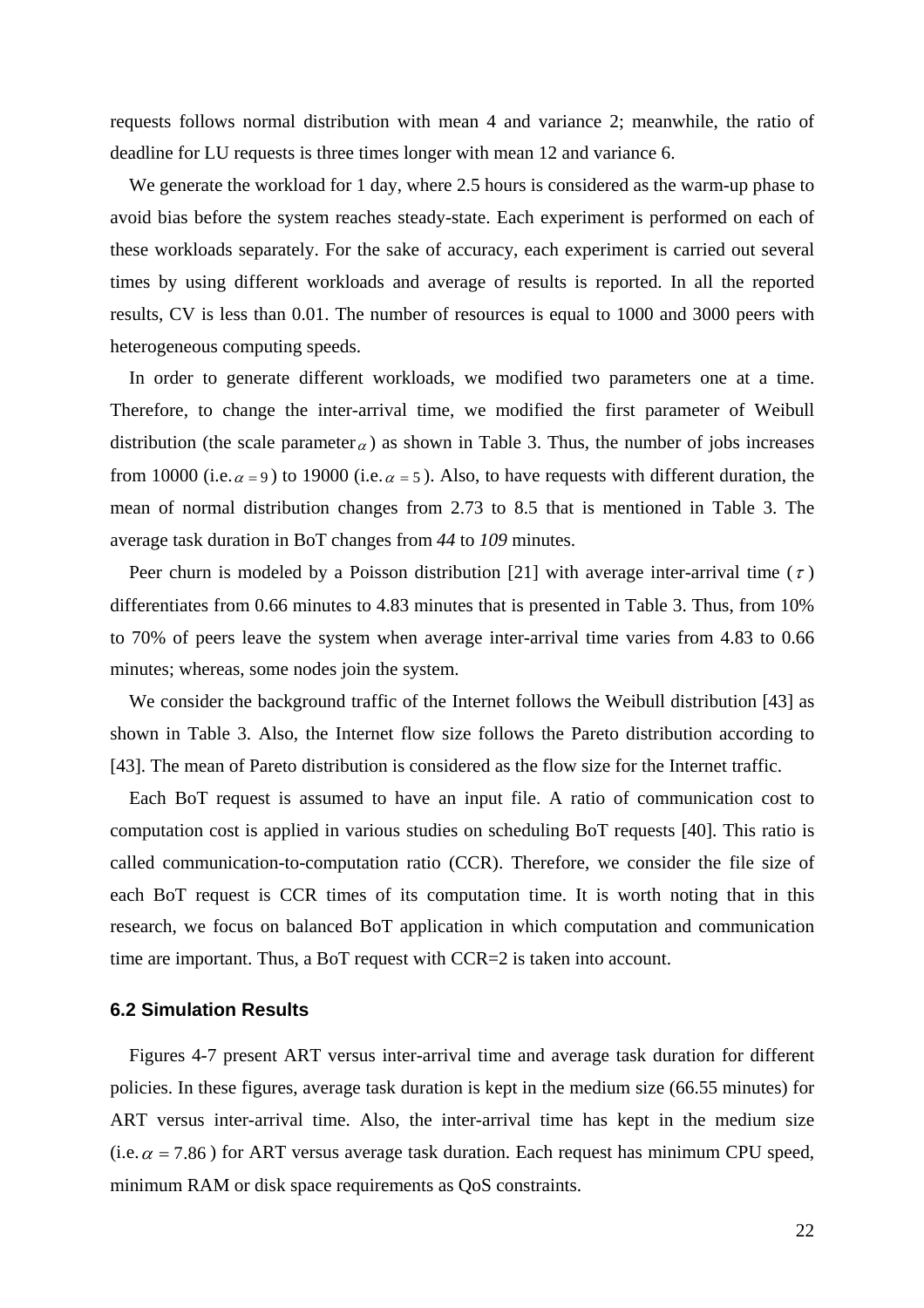In Figure 4, we consider 1000 peers in the system where the system is relatively static, and no peer joins or leaves during the experiment. As we expected, by reduction of inter-arrival time, the ART dramatically increases too. But, BilRCDP policy controls the ART by distributing the load evenly in the system. Meanwhile, NRCDP approaches the saturation point exponentially. BilRCDP marginally surpasses the BerRCDP with improvement factor of 23%, 19% in Figure 4(a) and Figure 4(b), respectively. The improvement of BilRCDP in theses figures with respect to NRCDP is 36% and 29%, respectively. Figure 4(c) and 4(d) compares these policies with the CAN policy proposed by Kim et al. [21]. This study is selected for comparison because they considered minimum CPU speed, RAM, and disk space requirements as QoS constrains of request, and the load balancing policy is implemented in their work. As one can see in Figure  $4(c)$  and  $4(d)$ , ART of the proposed policies is much lower than CAN. However, the overhead of CAN is lower than our proposed load balancing policies. The average number of messages sent for each request in CAN is almost 20 messages; whereas, this average increases to 50 messages per request in our proposed policies. The number of messages in the proposed policies is 2.5 times of CAN; meanwhile, the improvement factor of BilRCDP is 70% compare to CAN. The most of messages in the proposed policies are exchanged among the injection node and selected reporting nodes and a small fraction of them are sent for managing churn in the system.

In Figure 5, the number of peers is the same as the previous experiment, but peers join or depart from the system with the average inter-arrival time  $\tau = 2.38$  minutes. In this experiment, after 1000 nodes initially join the system, some nodes leave; meanwhile, some nodes join the system.

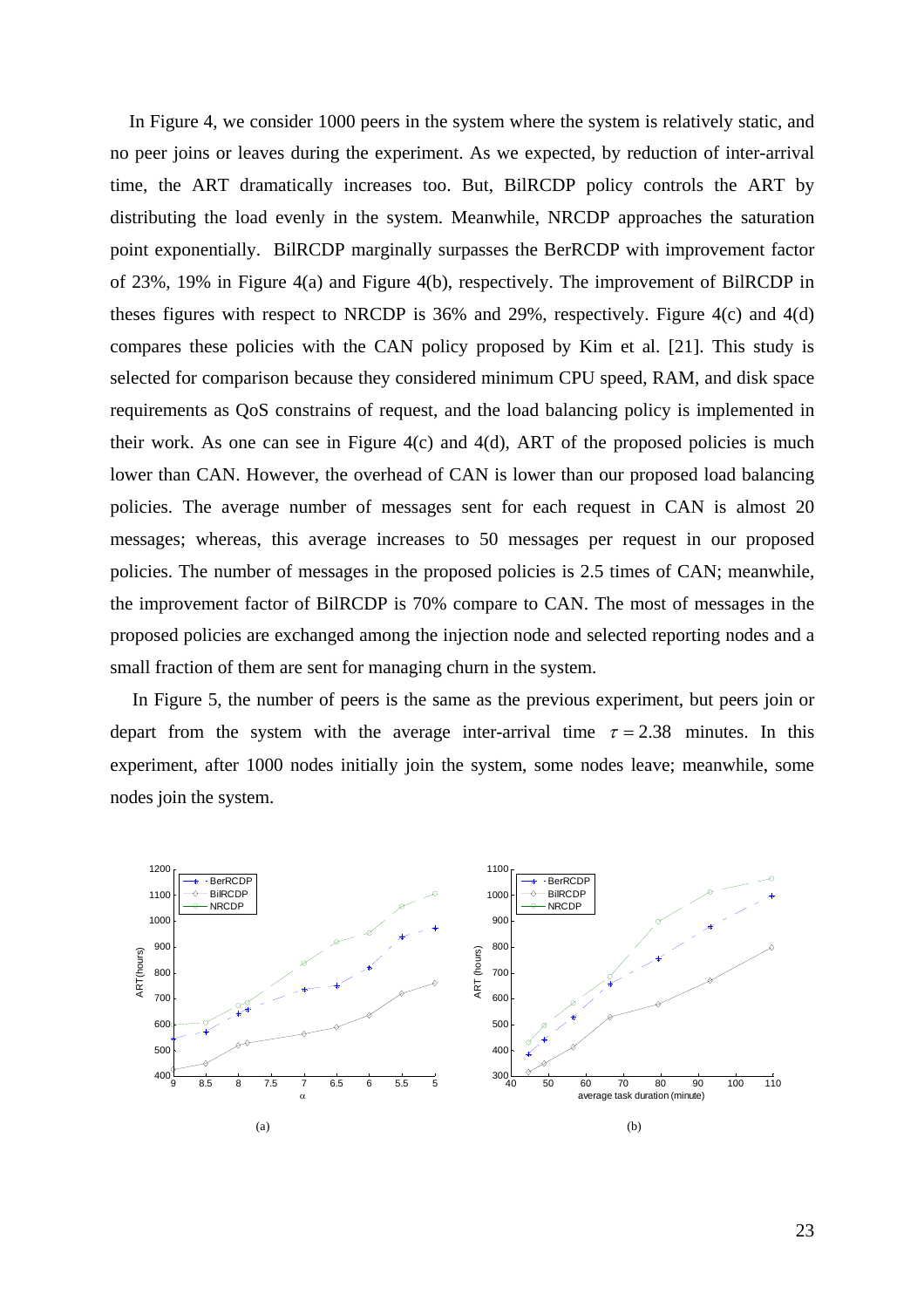

Figure 4. Average response time resulting from different policies with 1000 peers and static environment. The experiments are carried out by modifying (a,c) the  $\alpha$  parameter in inter-arrival time, (b,d) the average duration of task in BoT.

The departure rate of peers in this experiment is 20% of all peers in the system. In this experiment when a node leaves the system, all of assigned job on the leaving node are reassigned to another peers. Because the leaving peers are selected randomly, possibly selecting the nodes with fewer jobs causes the reduction of ART in some situations such  $\alpha$  = 6 in Figure 5(a) for BerRCDP and NRCDP policies. In this experiment BilRCDP surpasses BerRCDP and NRCDP with the improvement factor of 18%, 21% in Figure 5(a) and 17%, 22% in Figure 5(b), respectively.



Figure 5. Average response time resulting from different policies with 1000 peers and dynamic environment. The experiments are carried out by modifying (a) the  $\alpha$  parameter in inter-arrival time, (b) the average duration of task in BoT.

In Figure 6, we increase the number of peers to 3000 peers in the system, but the system keeps in the static state and no node joins or leaves the system during the simulation. As it is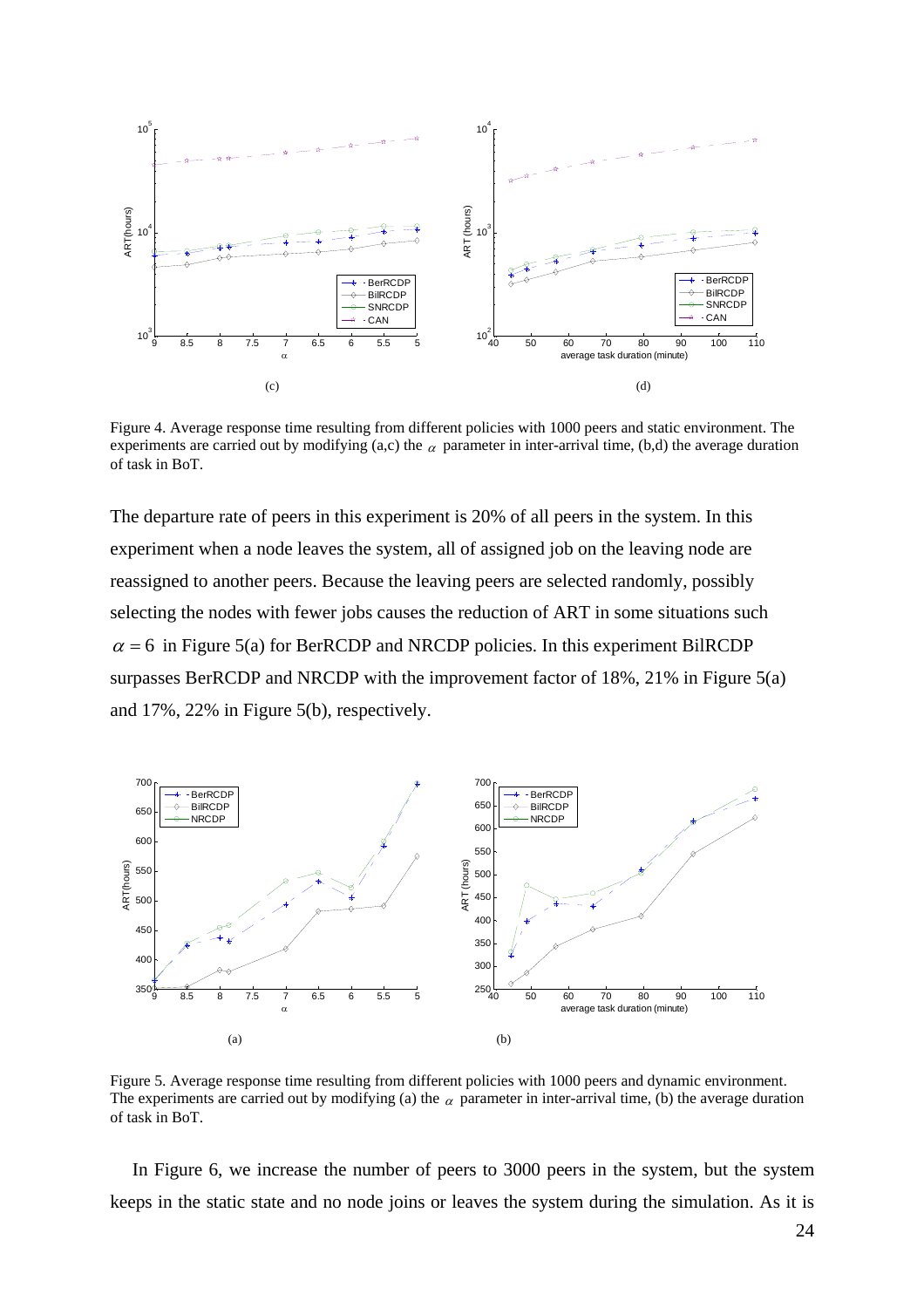shown, the BilRCDP still achieves a better performance with respect to BerRCDP and NRCDP with improvement factor of 8%, 10% in Figure 6(a) and 7%, 8% in Figure 6(b), respectively. The performance of BerRCDP decreases with increasing number of peers in the system. As we explained in Section 5, after selecting a resource by BerRCDP sequence, this resource is examined on QoS constraints. If it meets the QoS constraints, it will be selected; otherwise, another resource are examined. The QoS constraints have the performance impact on BerRCDP policy by changing the recommended sequence in this policy. This impact is less effective on the performance of the BilRCDP policy.



Figure 6. Average response time resulting from different policies with 3000 peers and static environment. The experiments are carried out by modifying (a) the  $\alpha$  parameter in inter-arrival time, (b) the average duration of task in BoT.

Figure 7 shows the experimental results for 3000 peers in the dynamic environment. In this experiment, peers leave or join to the system with average inter-arrival time  $\tau = 2.38$  minutes. The departure rate of peers from the system is 20% of peers similar to the second experiment. The BilRCDP has improvement factor of 8%, 14% in Figure 7(a) and 5%, 8% in Figure 7(b) with respect to BerRCDP and NRCDP, respectively.

Figure 8 presents ART for 1000 peers versus the average inter-arrival time of peer churn. The average inter-arrival time of peer churn varies from 4.83 minutes to 0.66 minutes. However, from 10% ( $\tau = 4.83$  minutes) to 70% ( $\tau = 0.66$  minutes) of all peers (with step of 5%) leave the system; meanwhile, some nodes join the system. In this figure, the inter-arrival time and average task duration of BoT request are kept in the medium size ( $\alpha = 7.86$ , avg. task duration= 66.55 minutes). As illustrated in this figure, BilRCDP, BerRCDP, and NRCDP have similar behavior with decreasing the average inter-arrival time till 1.98 minutes. In this point, 25% of peers leave the system. After that, they start to oscillate; whereas, changes of ART in NRCDP has bigger step than other two policies. This simulation shows that the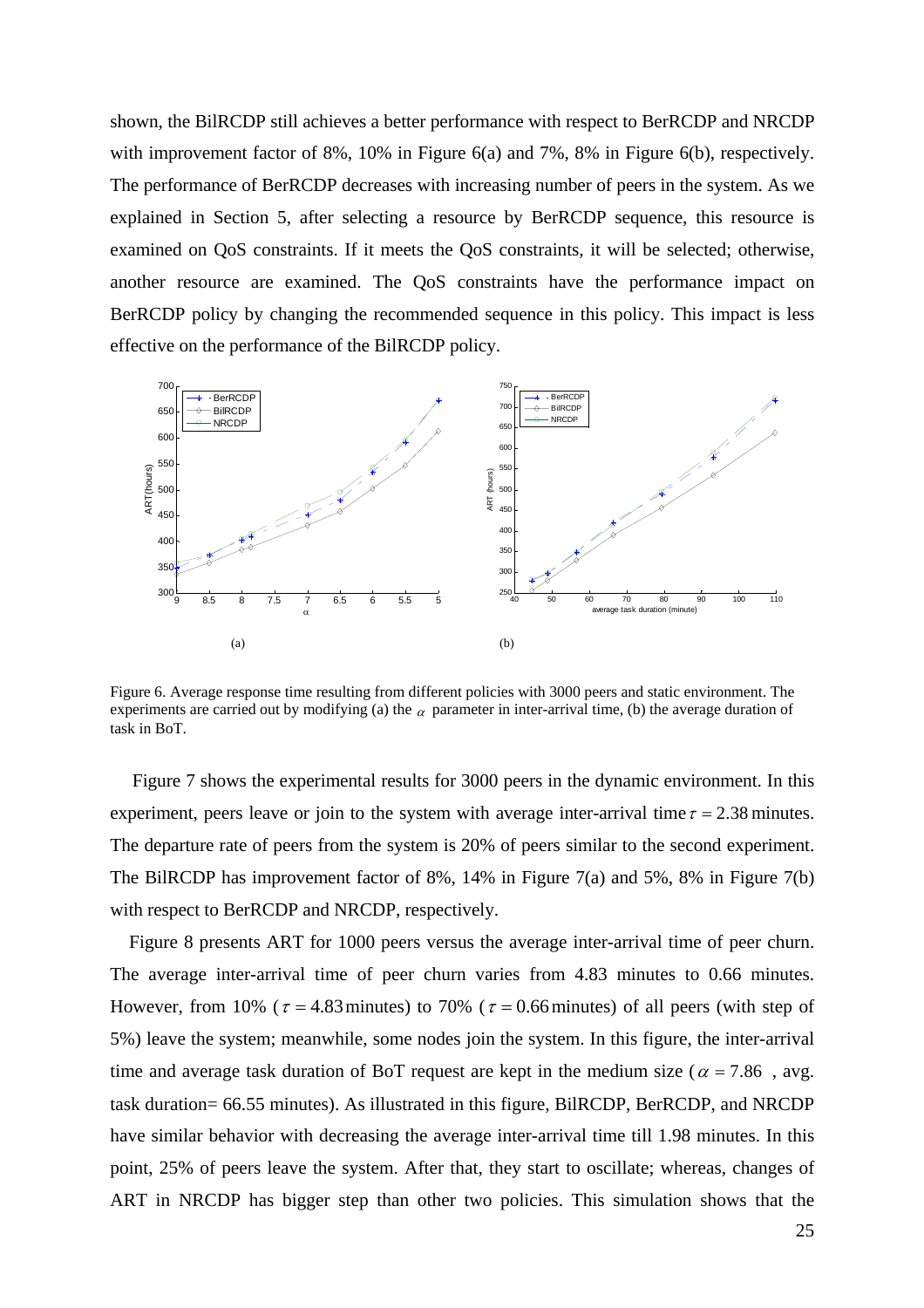system is resistant against the churn. The performance of the system does not decrease, if the churn rate increases.



Figure 7. Average response time resulting from different policies with 3000 peers and dynamic environment. The experiments are carried out by modifying (a) the  $\alpha$  parameter in inter-arrival time, (b) the average duration of task in BoT.



Figure 8. Average response time resulting from different policies with 1000 peers. The simulations are carried out by modifying the average inter-arrival time of peer churn.

Figure 9 presents the impact of high urgency jobs and arrival rate on the percentage of jobs that meet the deadline. In this experiment, the number of peers equals to 1000 peers in static environment, and we consider the jobs with deadline, minimum CPU speed, and minimum RAM or disk space requirements as QoS constraints. In Figure 9(a), various percentage of HU jobs are considered. For example, if the percentage of HU jobs is 40%, the percentage of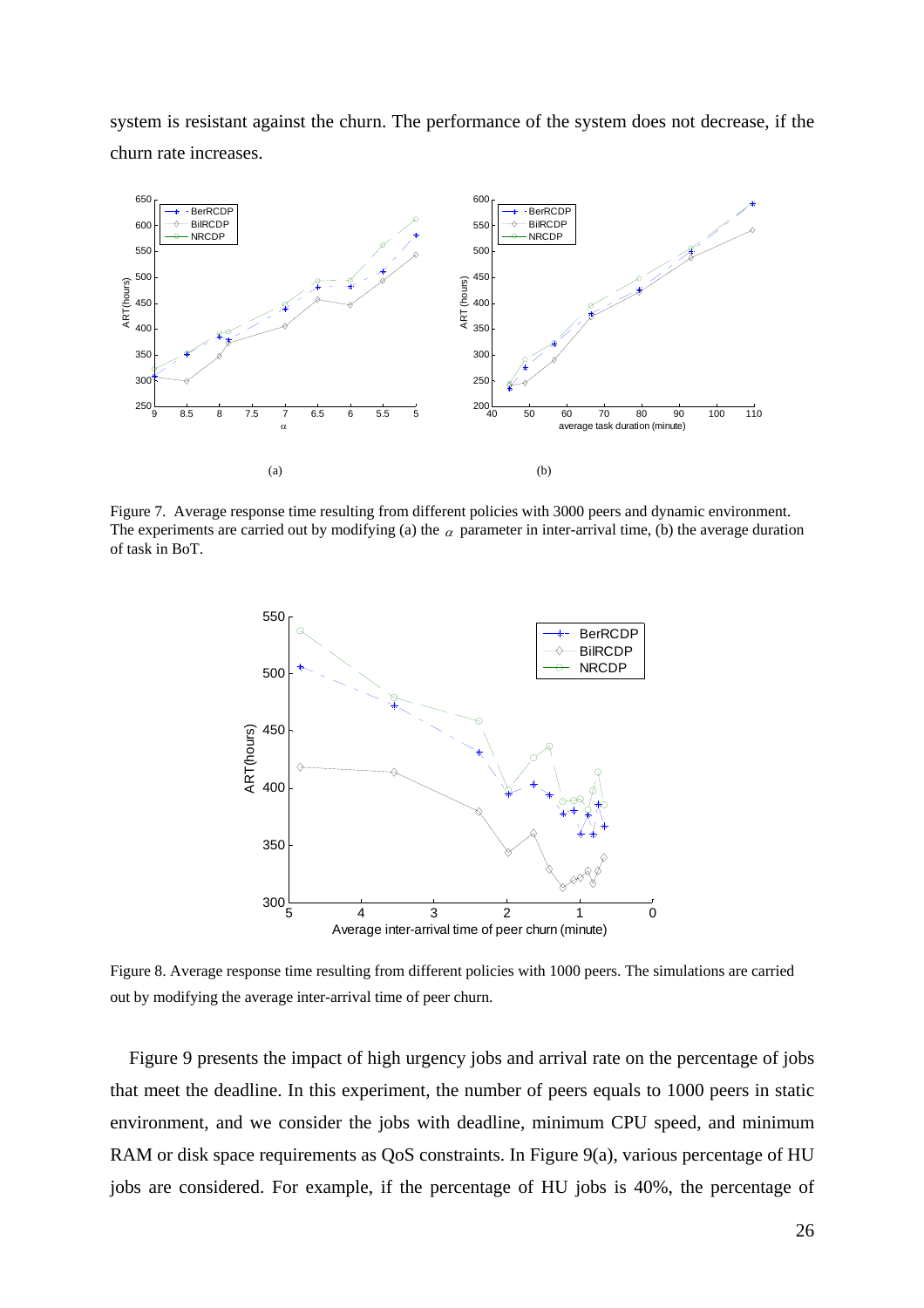remaining LU jobs is 60%. Also, the inter-arrival time and average task duration of BoT request are kept in the medium size ( $\alpha = 7.86$ , avg. task duration = 66.55 seconds). We decrease the average task duration in this workload from minute to second; therefore, the BoT execution time is decreased from hours to minutes. The reason is VC requests normally have long deadline in order of weeks considering availability of resource because of dynamic nature of volunteers [46]; thus, reduction of execution time can simulate the high urgency requests with meaningful deadlines in the VC environments. Meanwhile, in Figure 9(b) the average task duration and the percentage of HU jobs are kept in the medium size (avg. task duration  $=66.55$  seconds, the percentage of HU jobs  $=40\%$ ). As depicted in Figure 9, almost 99% of jobs meet the deadline by BilRCDP policy, and this policy is robust with respect to increase of HU jobs and arrival rate of jobs. BerRCDP has almost stable behavior with increase of HU jobs while its performance decreases with increase of arrival rate. It shows that BilRCDP distributes the load more evenly than BerRCDP. Because the percentage of missed deadline jobs is increased in BerRCDP with increase of arrival rate. The performance of NRCDP is increased with the increase of high urgency jobs; meanwhile, its performance is decreased with increase of arrival rate.



Figure 9. The percentage of jobs that meet the deadline versus the percentage of high urgency jobs (a) and the  $\alpha$ parameter in inter-arrival time (b).

# **7. Conclusions**

In this paper, we propose an analytical model for load balancing in peer-to-peer based volunteer computing systems. We consider the requests are arriving into the system in BoT form, and each request has some QoS constraints such as minimum CPU speed, minimum RAM or disk space requirements, and deadline. The proposed policies for load balancing are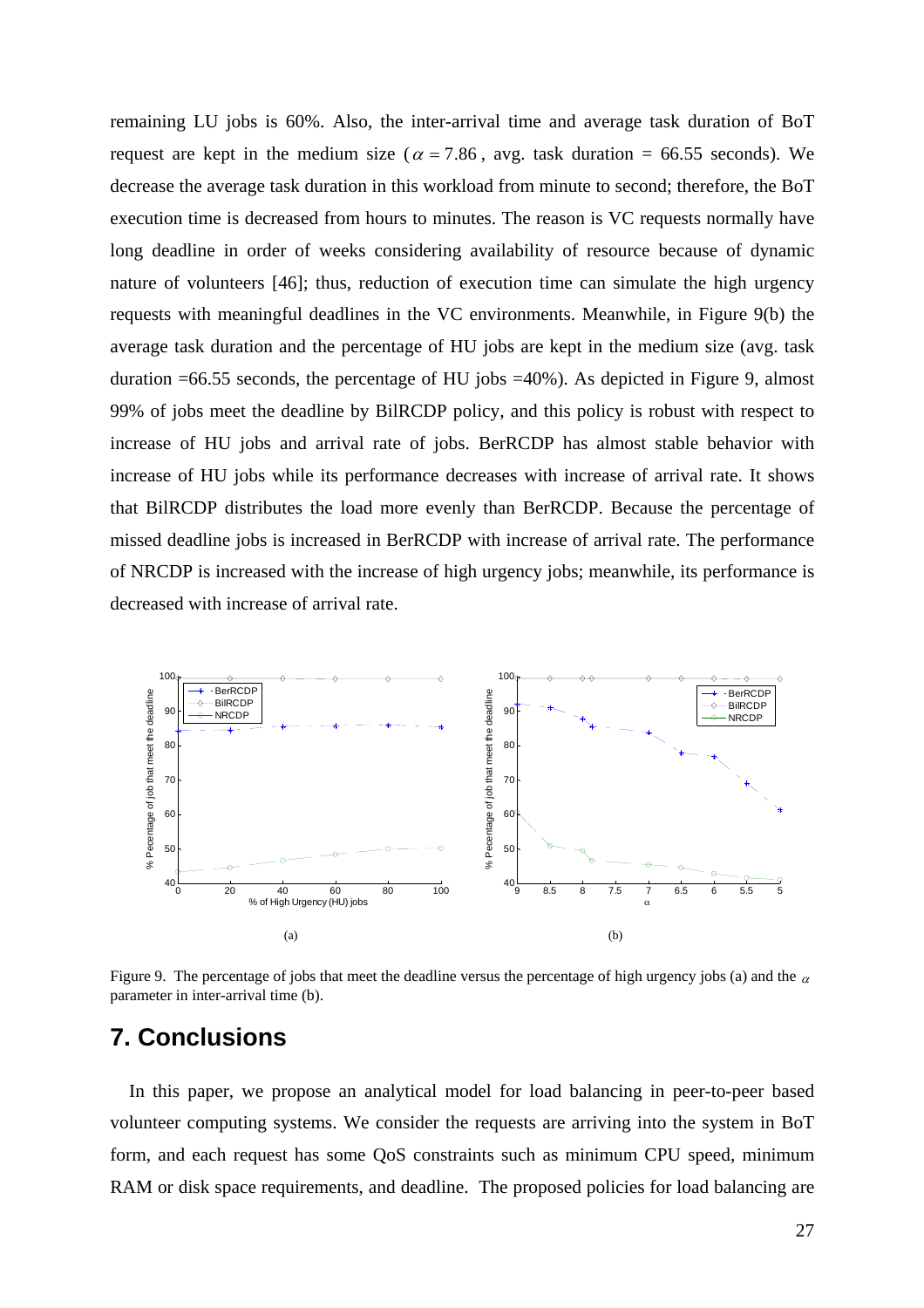based on distributed parallel queues and knowledge-free approach; therefore, it does not impose any additional overhead on the system. The proposed resource discovery algorithm has two phases. In the first phase, it takes into account the load balancing feature in the system; whereas, in the second phase the proximity-aware feature is considered and the resource with minimum communication overhead is selected. Three dispatch policies namely BilRCDP, BerRCDP, and NRCDP are considered to distribute requests to the peers in the system. We compared the performance of these policies in different circumstances. The results of the experiments indicated that BilRCDP significantly decreases the average response time of the system with improvement factor of 13.12%, 18.5% in average with respect to BerRCDP and NRCDP, respectively. The proposed load balancing policy is proximity-aware, and selects the run node with minimum communication overhead; thus, it has better performance for BoT requests with large input/output file and considerable communication overhead. Also, the influence of the load balancing policy is highlighted for the longer running jobs, and high variations in job execution time.

As part of future work, we intend to consider data intensive application in the form of directed acyclic graph to evaluate the effectiveness of proposed policy on these applications. We think that proximity-aware feature can decrease the communication overhead on these applications sufficiently. Another interesting extension would be using Cloud resources in some of peers. Some applications have QoS requirements that could not be satisfied by the available resources of the VC systems, Clouds resources can be used in order to handle QoS requirements of these applications.

# **Acknowledgments**

This project was partially supported by Iran Telecommunication Research Centre (ITRC). The authors would like to thank Rodrigo N. Calheiros, Mohsen Amini, and Amir Vahid for useful discussions.

### **References**

[1] Anderson DP, Cobb J, Korpela E, Lebofsky M, Werthimer D (2002) SETI@home: an experiment in publicresource computing. Communications of the ACM 45:56-61. doi:10.1145/581571.581573

[2] Beberg AL, Ensign DL, Jayachandran G, Khaliq S, Pande VS (2009) Folding@home: Lessons from eight years of volunteer distributed computing. Proceedings of IEEE International Symposium on Parallel and Distributed Processing (IPDPS) 1-8. doi: 10.1109/IPDPS.2009.5160922

[3] Fedak G, HE H, Lodygensky O et al (2008) EDGeS: A Bridge between Desktop Grids and Service Grids. Proceedings of the third ChinaGrid Annual Conference (ChinaGrid) 3-9. doi: 10.1109/ChinaGrid.2008.44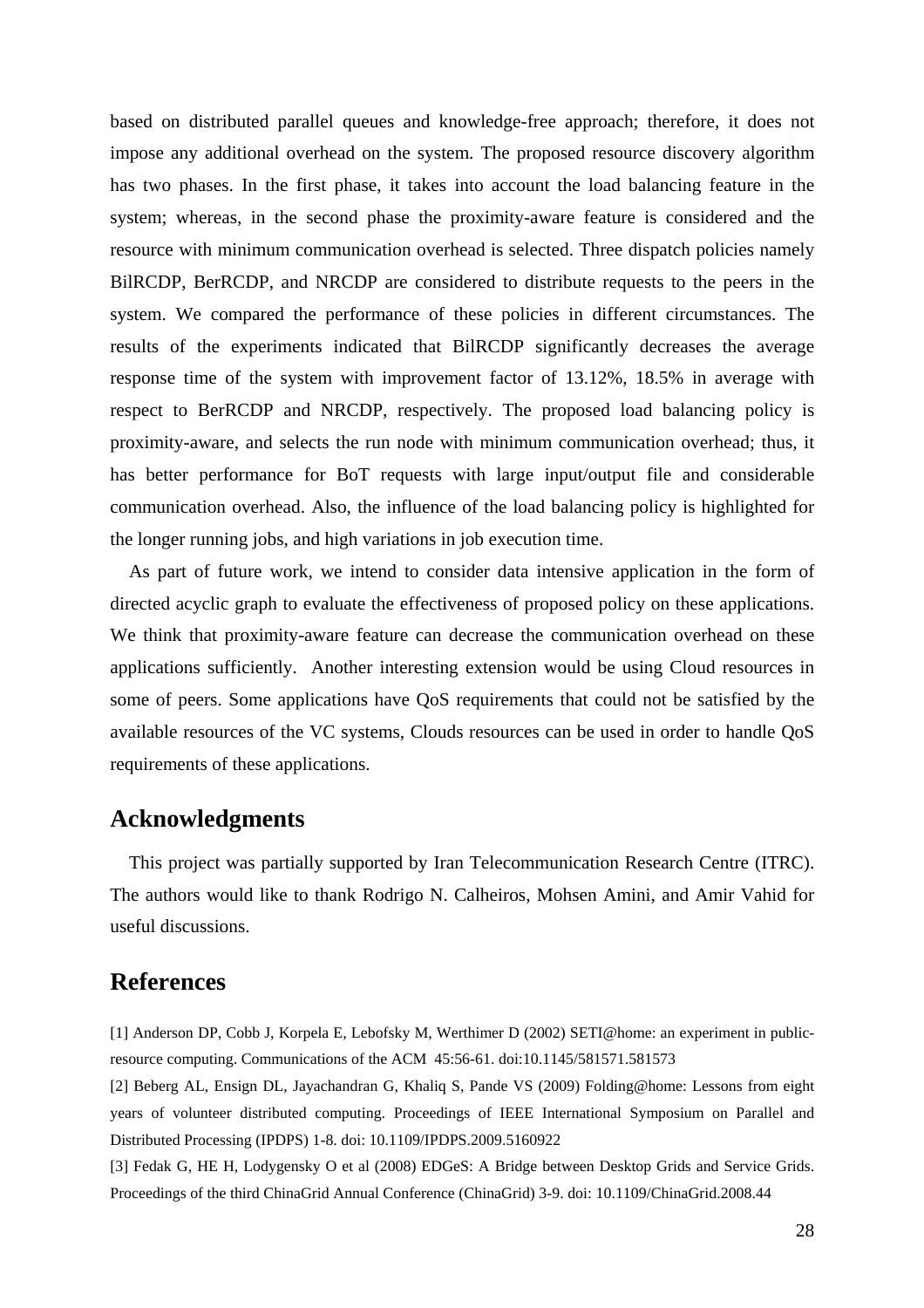[4] Guinnessy P (2003) Climate@home. *Physics Today* 56:38. doi: dx.doi.org/10.1063/1.1650221

[5] Anderson DP (2004) BOINC: a system for public-resource computing and storage, Proceeding of Grid Computing (Grid) 4-10. doi: 10.1109/GRID.2004.14

[6] Epema DHJ, Livny M, Dantzig RV, Evers X, Pruyne J (1996) A worldwide flock of condors: load sharing among workstation clusters. Future Generation Computer Systems 12:53-65.

[7] Litzkow MJ, Livny M, Mutka MW (1998) Condor - a hunter of idle workstations. Proceedings of International Conference on Distributed Computing Systems (ICDCS) 104-111. doi: 10.1109/DCS.1988.12507

[8] Thain D, Tannenbaum T, Livny M (2005) Distributed computing in practice: the condor experience. Concurrency - Practice and Experience 17: 323-356.

[9] Chien A, Calder B, Elbert S, Bhatia K (2003) Entropia: architecture and performance of an enterprise desktop grid system. Journal of Parallel and Distributed Computings 63: 597-610.

[10] Cappello F, Djilali S, Fedak G, Herault T, Magniette F, Neri V, Lodygensky O (2005) Computing on large scale distributed systems: XtremWeb architecture, programming models, security, tests and convergence with grid. Future Generation Computer Systems 21:417-437 doi: dx.doi.org/10.1016/j.future.2004.04.011.

[11] Chu X, Nadiminti K, Jin C, Venugopal S, Buyya R (2007) Aneka: next-generation enterprise grid platform for e-science and e-business applications. Proceedings of the IEEE International Conference on e-Science and Grid Computing (e-Science) 151-159 . doi: 10.1109/E-SCIENCE.2007.12

[12] Marosi AC, Gombas G, Balaton Z, Kacsuk P, Kiss T (2008) SZTAKI desktop grid: building a scalable, secure platform for desktop grid computing. Making Grids Work VII : 365-376. doi: 10.1007/978-0-387-78448- 9\_29

[13] Vladoiu M, Constantinescu Z (2009) Development journey of QADPZ - A desktop grid computing platform. International Journal of Computers, Communications and Control 4: 82-91.

[14] Wolinsky DI, Agrawal A , Boykin P, Davis J, Ganguly A, Paramygin V, Sheng P , Figueiredo R (2006) On the design of virtual machine sandboxes for distributed computing in wide area overlays of virtual workstations. Proceedings of International Workshop on Virtualization Technology in Distributed Computing (VTDC) 8. doi: 10.1109/VTDC.2006.8

[15] Abbes H, Cerin C, Jemni M (2008) PastryGrid: decentralisation of the execution of distributed applications in desktop grid. Proceedings of International Workshop on Middleware for Grid Computing (MGC) 1-6. doi: doi.acm.org/101145/1462704.1462708

[16] Abbes H, Cerin C, Jemni M (2009) Bonjourgrid: Orchestration of multi-instances of grid middlewares on institutional desktop grids. IEEE International Symposium on Parallel and Distributed Processing (IPDPS) 1-8. doi:10.1109/IPDPS.2009.5161140.

[17] [Anglano](http://www.computer.org/search/results?action=authorsearch&resultsPerPage=50&queryOption1=DC_CREATOR&sortOrder=descending&queryText1=Cosimo%20Anglano) C , [Canonico](http://www.computer.org/search/results?action=authorsearch&resultsPerPage=50&queryOption1=DC_CREATOR&sortOrder=descending&queryText1=Massimo%20Canonico) M, [Guazzone](http://www.computer.org/search/results?action=authorsearch&resultsPerPage=50&queryOption1=DC_CREATOR&sortOrder=descending&queryText1=Marco%20Guazzone) M , [Botta](http://www.computer.org/search/results?action=authorsearch&resultsPerPage=50&queryOption1=DC_CREATOR&sortOrder=descending&queryText1=Marco%20Botta) M , [Rabellino](http://www.computer.org/search/results?action=authorsearch&resultsPerPage=50&queryOption1=DC_CREATOR&sortOrder=descending&queryText1=Sergio%20Rabellino) S, [Arena](http://www.computer.org/search/results?action=authorsearch&resultsPerPage=50&queryOption1=DC_CREATOR&sortOrder=descending&queryText1=Simone%20Arena) S [,Girardi](http://www.computer.org/search/results?action=authorsearch&resultsPerPage=50&queryOption1=DC_CREATOR&sortOrder=descending&queryText1=Guglielmo%20Girardi) G (2008) Peer-to-Peer desktop grids in the real world: the ShareGrid project. Proceedings of IEEE International Symposium on Cluster Computing and the Grid (CCGrid 2008) 609-614. doi: 10.1109/CCGRID.2008.23

[18] Butt AR, Zhang R, Hu CY (2006) A self-organizing flock of condors. Journal of Parallel and Distributed Computings 66:145–161.

[19] Byun E, Kim H, Choi S, Lee S, Han YS, Gil JM, Jung SY (2008) Self-gridron: Reliable, autonomous, and fully decentralized desktop grid computing system based on neural overlay network. Proceedings of the International Conference on Parallel and Distributed Processing Techniques and Applications (PDPTA) 569- 575.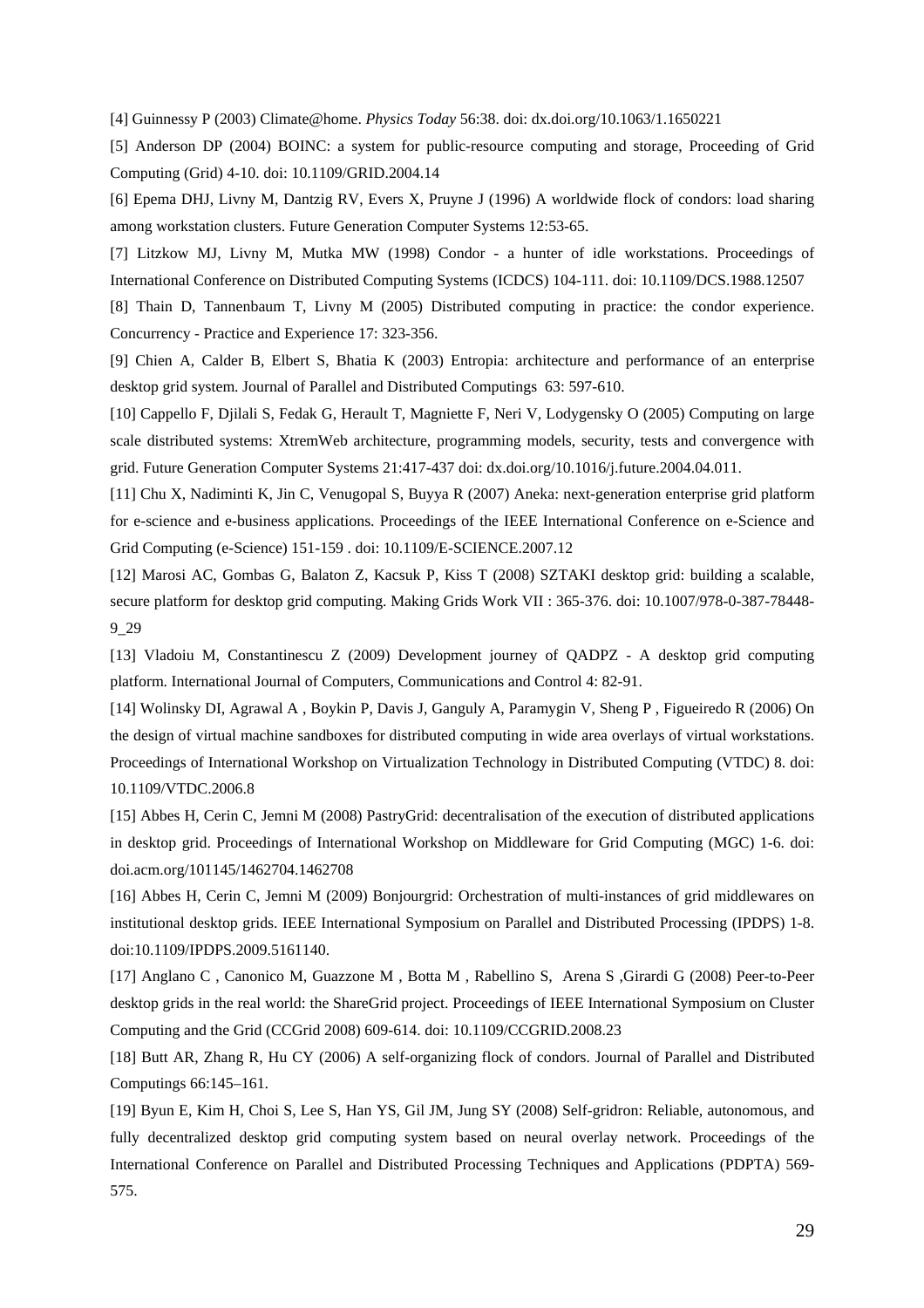[20] Ghafarian T, Deldari H, Javadi B, Yaghmaee MH, Buyya R (2012) CycloidGrid: A proximity-aware P2Pbased resource discovery architecture in volunteer computing systems. Future Generation Computer Systems*,* In Press. doi:10.1016/j.future.2012.08.010.

[21] Kim JS, Nam B, Keleher P, Marsh M, Bhattacharjee B, Sussman A (2008) Trade-offs in matchmaking job and balancing load for distributed desktop grids. Future Generation Computer Systems 24:415-424. doi: 10.1016/j.future.2007.07.007.

[22] Ratnasamy S, Francis P, Handley M, Karp R, Shenker S (2001) A scalable content addressable network. Proceedings of the conference on Applications, technologies, architectures, and protocols for computer communications (SIGCOMM) 161-172. doi: 10.1.1.140.3129

[23] Abdullah T, Alima LO, Sokolov V, Calomme D, Bertels K (2009) Hybrid resource discovery mechanism in ad hoc grid using structured overlay. Proceedings of the International Conference on Architecture of Computing Systems. In:Lecture Notes in Computer Science, vol. 5455 , Springer, pp. 108-119.

[24] Mastroianni C, Cozza P, Talia D, Kelley I, Taylor I (2009) A scalable super-peer approach for public scientific computation. Future Generation Computer Systems 25: 213-223. doi: 10.1016/j.future.2008.08.001.

[25] Lazaro D, Marques JM, Vilajosana X (2010) Flexible resource discovery for decentralized P2P and volunteer computing systems. Proceedings of Workshops on Enabling Technologies: Infrastructure for Collaborative Enterprises (WETICE) 235-240. doi: 10.1109/WETICE.2010.44

[26] Di S, Wang CL, Hu DH (2009) Gossip-based dynamic load balancing in a self-organized desktop grid. Proceedings of the 10th High-Performance Computing Asia (HPCAsia) 85–92. doi: 10.1.1.160.260

[27] Ganesh A, Kermarrec AM, Massoulie L (2003) Peer-to peer membership management for gossip-based protocols. IEEE Transaction on Computers 52:139–149. doi:10.1109/TC.2003.1176982

[28] Di S, Wang CL (2010) Conflict-minimizing dynamic load balancing for P2P desktop grid . Proceeding of 11th IEEE/ACM International Conference on Grid Computing(Grid) 25-28. doi: dx.doi.org/10.1109/GRID.2010.5697946

[29] Chatrapati K, Ujwala Rekha J, Vinaya Babu A (2010)Competitive equilibrium approach for load balancing a computational grid with communication delays. Journal of theoretical and applied Information Technology 19:126-133.

[30] Shen H, Xu C, Chen G (2006) Cycloid: a scalable constant-degree p2p overlay network. Performance Evaluation 63:195-216. doi:10.1016/j.peva.2005.01.004

[31] Bouguerra MS, Kondo D, Trystram D, On the scheduling of checkpoints in desktop grids (2011). Proceeding of 11th IEEE/ACM International Symposium on Cluster, Cloud and Grid Computing (CCGrid) 305- 313. doi: 10.1109/CCGrid.2011.63

[32] Ross SM (1997) Stochastic processes. John Wiley and Sons, New York.

[33] Anselmi J, Gaujal B (2010) Optimal routing in parallel, non-observable queues and the price of anarchy revisited. Proceedings of 22th International Tele traffic congress (ITC) 1-8. doi: 10.1109/ITC.2010.5608745

[34] Guo X, Lu Y, Squillante MS (2004) Optimal probabilistic routing in distributed parallel queues. ACM SIGMETRICS Performance Evaluation Review 32: 53-54. doi:10.1145/1035334.1035355.

[35] Li K (2008) Optimal load distribution in non dedicated heterogeneous cluster and grid computing environments. Journal of Systems Architecture 54: 111-123. doi:10.1016/j.sysarc.2007.04.003

[36] Hordijk A, der Laan DV (2004) Periodic routing to parallel queues and billiard sequences. Mathematical Methods of Operations Research 59: 173-192. doi:10.1007/s001860300322.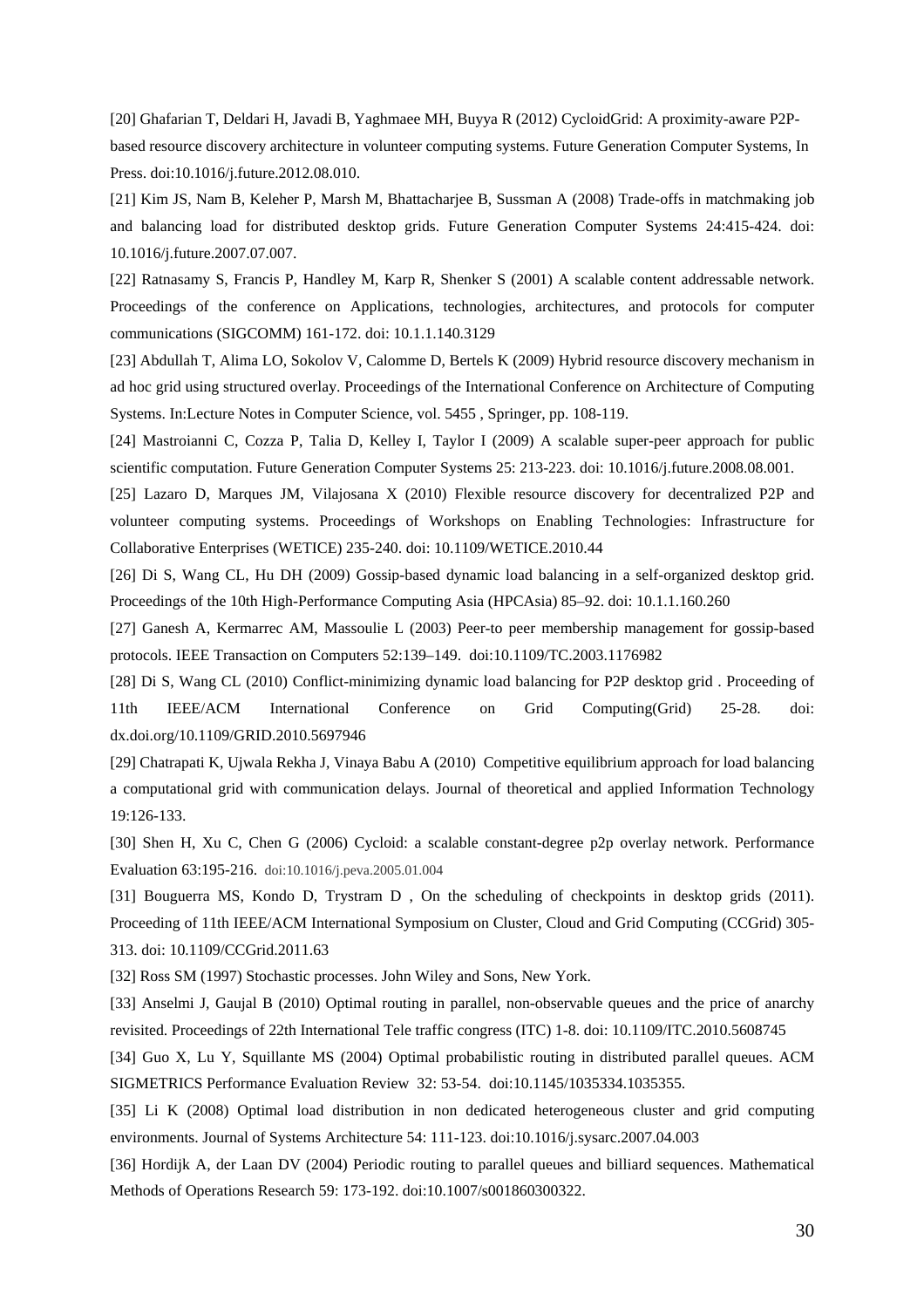[37] Medina A, Lakhina A, Matta I, Byers J (2001) BRITE: an approach to universal topology generation. Proceedings of International Symposium on Modelling, Analysis and Simulation of Computer and Telecommunication Systems (MASCOTS) 346 - 353. doi: 10.1.1.94.2118

[38] Malecot P, Kondo D, Fedak G (2006). XtremLab: a platform for observation and characterization Grids of PCs on the Internet. Proceeding of Parallel meetings of the French(RenPar).

[39] Iosup A, Sonmez O, Anoep S, Epema D (2008) The performance of Bags-of-Tasks in large-scale distributed systems. Proceedings of the International Symposium on High Performance Distributed Computing (HPDC) 97- 108. doi: 10.1145/1383422.1383435

[40] da Silva FAB., Senger H (2011) Scalability limits of Bag-of-Tasks applications running on hierarchical platforms. J. Parallel Distrib. Comput. 71:788-801.

[41] Kondo D, Anderson DP, McLeod VII J. (2007) Performance evaluation of scheduling policies for volunteer computing, Proceedings of IEEE International Conference on e-Science and Grid Computing (e-Science) 415- 422. doi: 10.1109/E-SCIENCE.2007.57

[42] Anderson DP (2011) Emulating volunteer computing scheduling policies , Proceeding of IEEE International Parallel & Distributed Processing Symposium (IPDPS) 1839-1846. doi: 10.1109/IPDPS.2011.343

[43] Basher N, Mahanti, A, Williamson C, Arlitt M (2008) A comparative analysis of web and peer-to-peer traffic, Proceeding of International world wide Web conference (WWW) 287-296. doi: 10.1145/1367497.1367537

[44] Elwaer A, Harrison A, Kelley I, Taylor I (2011) Attic: A case study for distributing data in BOINC projects , IEEE International Parallel & Distributed Processing Symposium (IPDPS) 1863-1870. doi: 10.1109/IPDPS.2011.348

[45] Irwin D, Grit L, Chase J (2004) Balancing risk and reward in a market-based task service, IEEE International Symposium on High Performance Distributed Computing (HPDC) 160-169. doi: 10.1109/HPDC.2004.1323519

[46] Heien EM, Anderson DP, Hagihara K (2009) Computing low latency batches with unreliable workers in volunteer computing environments. J Grid Computing 7:501–518. doi: 10.1007/s10723-009-9131-6

### **Appendix**

### **A. Proof of Equation 8**

To solve the objective function of Equation 3 we extend the approach developed by Li [35], since  $\tilde{\lambda}_1 + \tilde{\lambda}_2 + ... + \tilde{\lambda}_{N_i}$  is fixed, the problem is equivalent to minimize

$$
Z(\widetilde{\lambda}_1,\widetilde{\lambda}_2,...,\widetilde{\lambda}_{N_i})=\widehat{\lambda}_i\widehat{T}_i=\sum_{j=1}^{N_i}\widetilde{\lambda}_jE(\widetilde{T}_j)=\sum_{j=1}^{N_i}(\widetilde{\lambda}_j\overline{x}_j+\frac{\widetilde{\lambda}_j\overline{x}_j(C_{I_j}^2-C_{S_j}^2)}{2(1-\widetilde{\lambda}_j\overline{x}_j)})
$$

By substitute Equation 7 in the above Equation, we have

$$
Z(\widetilde{\lambda}_1, \widetilde{\lambda}_2, ..., \widetilde{\lambda}_{N_i}) = \sum_{j=1}^{N_i} (\widetilde{\lambda}_j \overline{x}_j + \frac{\widetilde{\lambda}_j}{2} ((\widehat{\lambda}_i)^2 \sigma_{I_i}^2 - 1) - C_{S_j}^2)
$$